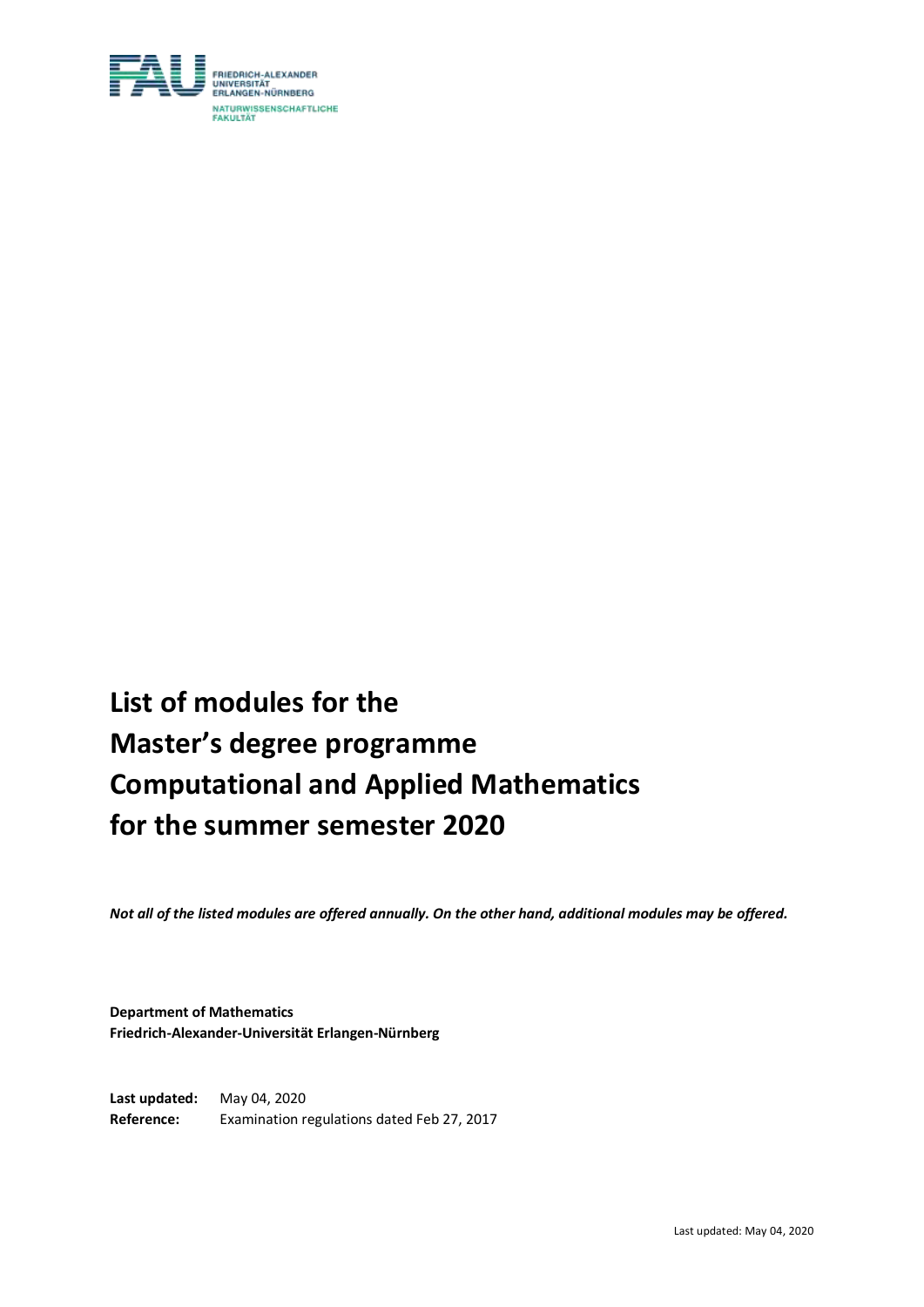

## **Table of contents**

| Module 2: ModAna2: Modeling and Analysis in Continuum Mechanics II 5          |  |
|-------------------------------------------------------------------------------|--|
|                                                                               |  |
|                                                                               |  |
|                                                                               |  |
| Module 11: RTpMNum: Transport and Reaction in Porous Media: Modeling 12       |  |
|                                                                               |  |
|                                                                               |  |
|                                                                               |  |
|                                                                               |  |
| Module 27: MSOpt: Introduction to Material and Shape Optimization18           |  |
| Module 31: NALIP: Numerical Aspects of Linear and Integer Programming20       |  |
| Module 38: PdeConNum: Partial Differential Equations, Control and Numerics 21 |  |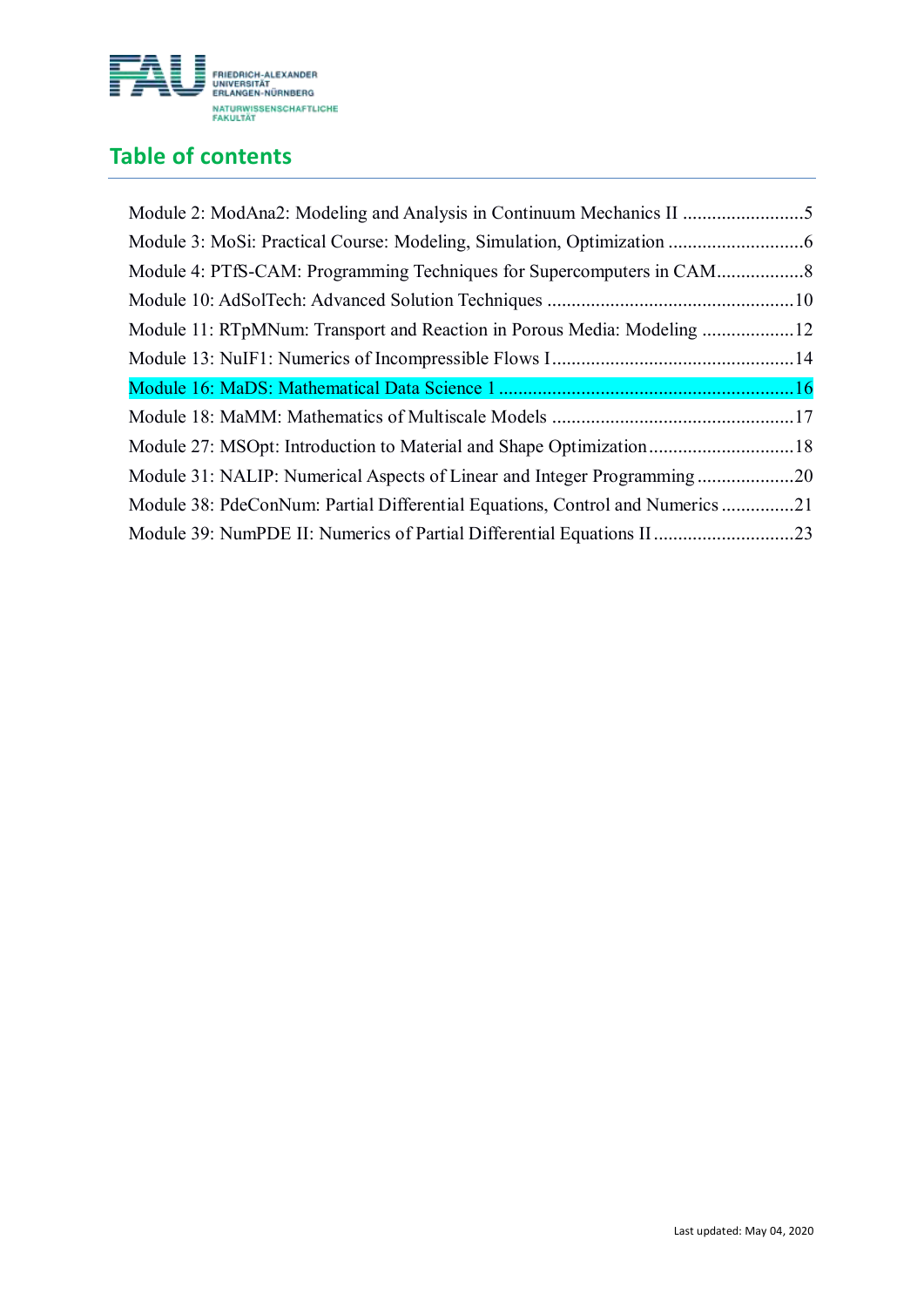

**Dean of Studies** (General questions about the programme)

#### *Prof. Dr. Friedrich Knop*

Department of Mathematics, Friedrich-Alexander-Universität Erlangen-Nürnberg Cauerstr.11, 91058 Erlangen, Room 01.321 Phone: +49 9131 8567021 E-mail[: knop@math.fsu.de](mailto:knop@math.fsu.de)

**Examination Committee for Bachelor's and Master's degree courses in Mathematics** (Examination matters for the programme)

#### *Prof. Dr. Eberhard Bänsch*

Department of Mathematics, Friedrich-Alexander-Universität Erlangen-Nürnberg

Cauerstrasse 11, 91058 Erlangen, Room 04.323

Phone: +49 9131 8567202, E-mail: baensch@am.uni-erlangen.de

#### **Degree programme manager**

#### *Prof. Dr. Günther Grün*

Department of Mathematics, Friedrich-Alexander-Universität Erlangen-Nürnberg

Cauerstrasse 11, 91058 Erlangen, Room 04.343

Phone: +49 9131 8567220 E-mail:gruen@math.fau.de

#### **Degree programme administration** (Procedures and organisation)

#### *Prof. Dr. Serge Kräutle*

Department of Mathematics, Friedrich-Alexander-Universität Erlangen-Nürnberg

Cauerstrasse 11, 91058 Erlangen, Room 04.337

Phone: +49 9131 85 67213 E-mail:kraeutle@math.fau.de

#### **Subject advisor**

#### *Prof. Dr. Serge Kräutle*

Department of Mathematics, Friedrich-Alexander-Universität Erlangen-Nürnberg Cauerstrasse 11, 91058 Erlangen, Room 04.337 Phone: +49 9131 85 67213 E-mail:kraeutle@math.fau.de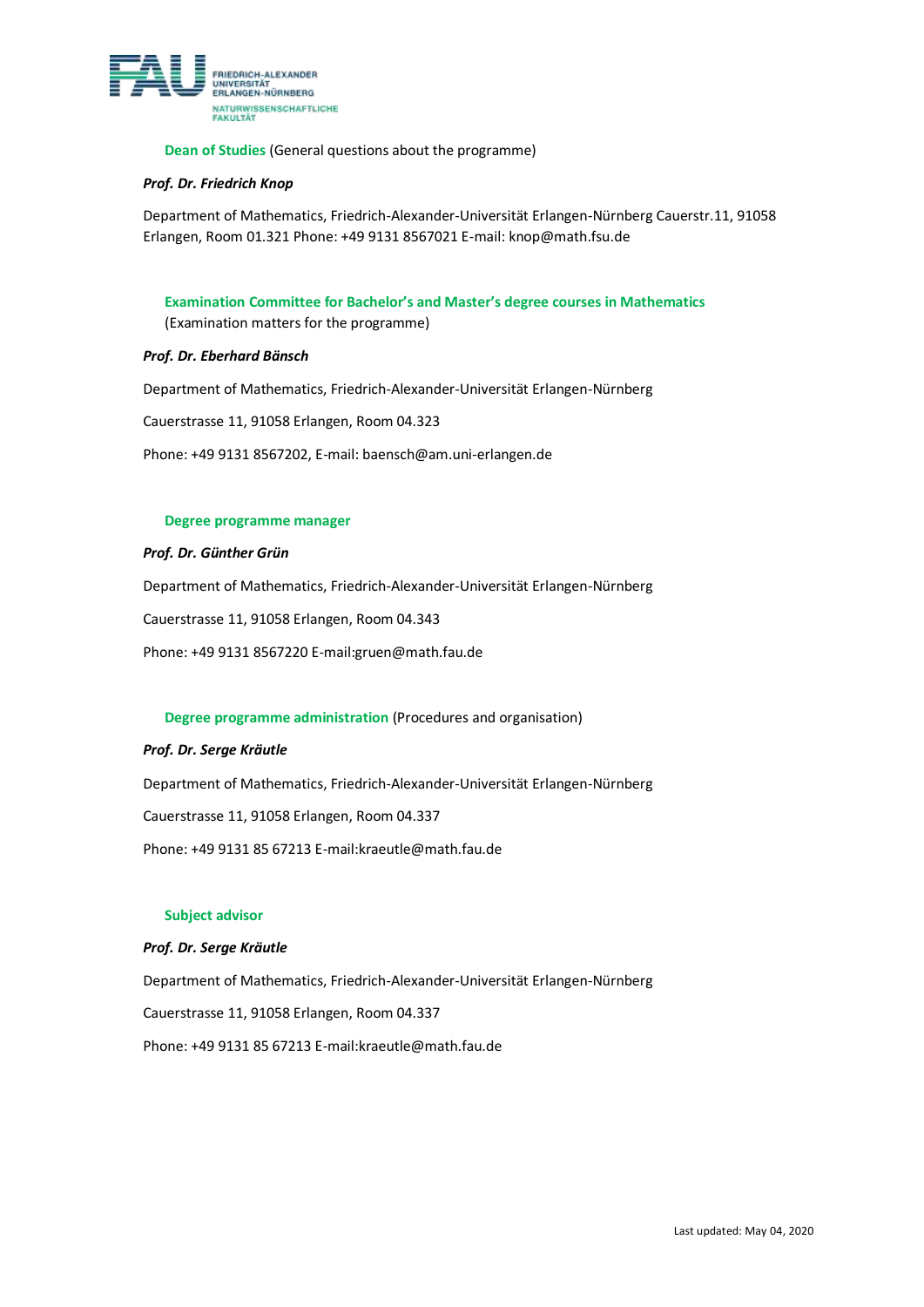

#### **Student Service Centre**

### *Christine Gräßel, M. A.*

Department of Mathematics, Friedrich-Alexander-Universität Erlangen-Nürnberg

Cauerstrasse 11, 91058 Erlangen, Room 01.385

Phone: +49 9131 8567024, E-mail:ssc@math.fau.de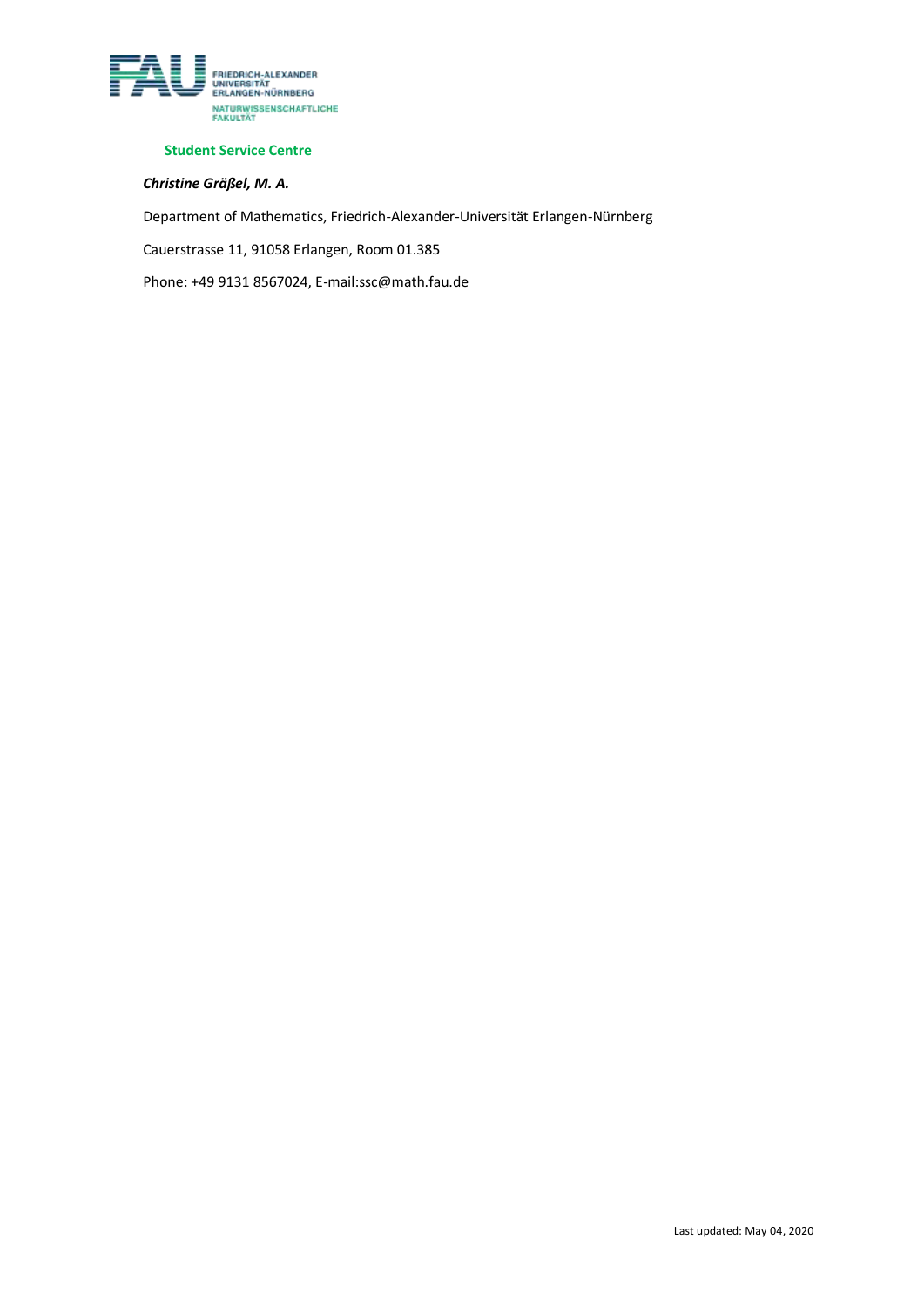<span id="page-4-0"></span>

| $\mathbf{1}$   | <b>Module name</b>                          | <b>Module 2:</b><br><b>ModAna2: Modeling and Analysis in Continuum Mechanics II</b>                                                                                                                                                                                                                                                                                                                | <b>ECTS 5</b> |
|----------------|---------------------------------------------|----------------------------------------------------------------------------------------------------------------------------------------------------------------------------------------------------------------------------------------------------------------------------------------------------------------------------------------------------------------------------------------------------|---------------|
| $\overline{2}$ | <b>Courses/lectures</b>                     | a) Lectures: 2 semester hrs/week<br>b) Practical: 0.5 semester hrs/week                                                                                                                                                                                                                                                                                                                            | <b>MApA</b>   |
| $\overline{3}$ | <b>Lectures</b>                             | Prof. Dr. M. Burger                                                                                                                                                                                                                                                                                                                                                                                |               |
| 4              | <b>Module coordinator</b>                   | Prof. Dr. G. Grün                                                                                                                                                                                                                                                                                                                                                                                  |               |
| 5              | Content                                     | At least two of the following three topics:<br>Shear-thinning liquids and monotone operators: analytical concepts,<br>$\bullet$<br>using the example of the p-Laplace equation<br>Poisson-Boltzmann equation: analysis of semilinear equations with<br>$\bullet$<br>monotone nonlinearities<br>Mathematical concepts of model reduction: homogenisation, gamma<br>convergence, asymptotic analysis |               |
| 6              | Learning objectives and skills              | Students<br>explain various concepts for model reduction and apply them to derive<br>$\bullet$<br>mathematical models,<br>formulate and prove qualitative statements on solutions to quasilinear<br>$\bullet$<br>or semilinear partial differential equations in continuum mechanics.                                                                                                              |               |
| 7              | <b>Prerequisites</b>                        | Recommended: Modeling and Analysis in Continuum Mechanics I                                                                                                                                                                                                                                                                                                                                        |               |
| 8              | Integration into curriculum                 | 2nd semester                                                                                                                                                                                                                                                                                                                                                                                       |               |
| 9              | <b>Module compatibility</b>                 | Compulsory module for MSc in Computational and Applied Mathematics<br>in the fields of "Modeling, Simulation and Optimization" and "Analysis and<br>Stochastics"                                                                                                                                                                                                                                   |               |
| 10             | <b>Method of examination</b>                | oral exam (20 minutes)                                                                                                                                                                                                                                                                                                                                                                             |               |
| 11             | <b>Grading Procedure</b>                    | 100% based on oral exam                                                                                                                                                                                                                                                                                                                                                                            |               |
| 12             | <b>Module frequency</b>                     | Summer semester (annually)                                                                                                                                                                                                                                                                                                                                                                         |               |
| 13             | Workload                                    | Contact hours: 37.5 hrs<br>Independent study: 112.5 hrs<br>Total: 150 hrs, corresponding to 5 ECTS credits                                                                                                                                                                                                                                                                                         |               |
| 14             | <b>Module duration</b>                      | One semester                                                                                                                                                                                                                                                                                                                                                                                       |               |
| 15             | <b>Teaching and examination</b><br>language | English                                                                                                                                                                                                                                                                                                                                                                                            |               |
| 16             | <b>Recommended reading</b>                  | Braides: Gamma-convergence for beginners, Oxford University Press,<br>$\bullet$<br>D. Cioranescu & P. Donato: An introduction to homogenization, Oxford<br>$\bullet$<br><b>University Press</b><br>R.E. Showalter: Monotone operators in Banach space and nonlinear<br>partial differential equations, AMS                                                                                         |               |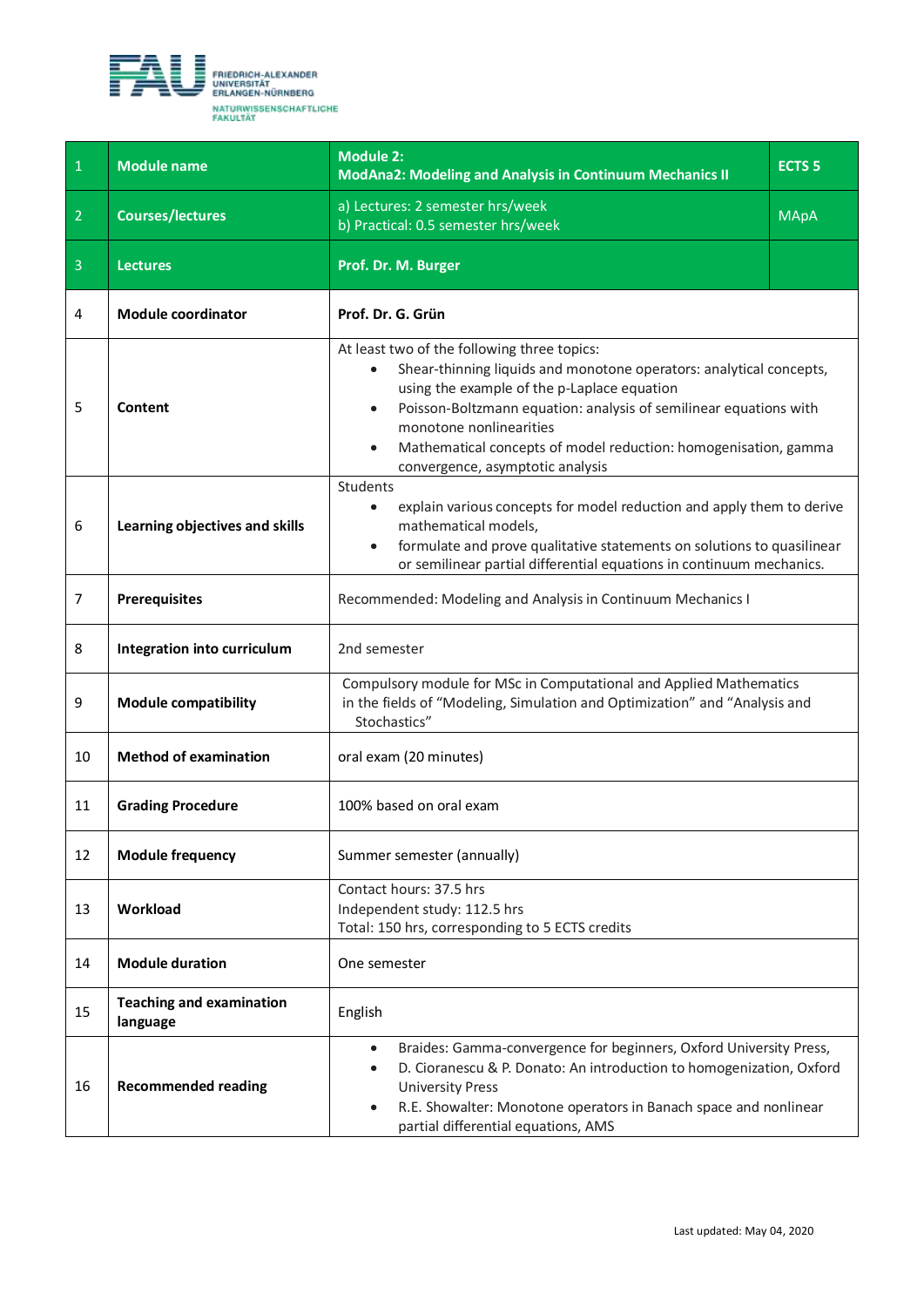<span id="page-5-0"></span>

| $\overline{1}$ | <b>Module name</b>                          | <b>Module 3:</b><br>MoSi: Practical Course: Modeling, Simulation, Optimization                                                                                                                                                                                                                                                                                                                                                                                                                                                                                                                                                                                                                                                                                                                                                                                                | <b>ECTS 5</b>  |
|----------------|---------------------------------------------|-------------------------------------------------------------------------------------------------------------------------------------------------------------------------------------------------------------------------------------------------------------------------------------------------------------------------------------------------------------------------------------------------------------------------------------------------------------------------------------------------------------------------------------------------------------------------------------------------------------------------------------------------------------------------------------------------------------------------------------------------------------------------------------------------------------------------------------------------------------------------------|----------------|
| $\overline{2}$ | <b>Courses/lectures</b>                     | Seminar: 3 semester hrs/week                                                                                                                                                                                                                                                                                                                                                                                                                                                                                                                                                                                                                                                                                                                                                                                                                                                  | MApA/NASi/Opti |
| $\overline{3}$ | <b>Lectures</b>                             | Prof. Dr. M. Burger                                                                                                                                                                                                                                                                                                                                                                                                                                                                                                                                                                                                                                                                                                                                                                                                                                                           |                |
| 4              | <b>Module coordinator</b>                   | Prof. Dr. M. Burger                                                                                                                                                                                                                                                                                                                                                                                                                                                                                                                                                                                                                                                                                                                                                                                                                                                           |                |
| 5              | Content                                     | Modelling, analysis, simulation or optimisation of problems in<br>$\bullet$<br>engineering or the natural sciences<br>(Partial) differential equation models (also with additional aspects) and<br>$\bullet$<br>corresponding numerical algorithms ((Mixed) Finite Element Method<br>((M)FEM), Finite Volume Method (FVM), Discontinuous Galerkin (DG))<br>Mixed integer or continuous (non-)linear optimisation                                                                                                                                                                                                                                                                                                                                                                                                                                                              |                |
| 6              | Learning objectives and skills              | Students<br>work on a problem in engineering or the natural sciences as part of a<br>$\bullet$<br>team, but with assigned independent tasks, by constructing a suitable<br>mathematical model and solving it using analytical and numerical<br>methods,<br>are able to collect and evaluate relevant information and identify<br>$\bullet$<br>connections,<br>are able to implement processes using their own or specified software<br>and critically evaluate the results,<br>are able to set out their approaches and results in a comprehensible and<br>$\bullet$<br>convincing manner, making use of appropriate presentation techniques,<br>are able to develop and set out in writing the theories and problem<br>$\bullet$<br>solutions they have developed,<br>develop their communication skills and ability to work as a team through<br>$\bullet$<br>project work. |                |
| $\overline{7}$ | <b>Prerequisites</b>                        | Recommended: Modeling and Analysis in Continuum Mechanics I                                                                                                                                                                                                                                                                                                                                                                                                                                                                                                                                                                                                                                                                                                                                                                                                                   |                |
| 8              | Integration into curriculum                 | 2nd semester                                                                                                                                                                                                                                                                                                                                                                                                                                                                                                                                                                                                                                                                                                                                                                                                                                                                  |                |
| 9              | <b>Module compatibility</b>                 | Compulsory module for MSc in Computational Applied Mathematics<br>Mandatory elective module for MSc in Mathematics in the field of "Modeling,<br>Simulation and Optimization"                                                                                                                                                                                                                                                                                                                                                                                                                                                                                                                                                                                                                                                                                                 |                |
| 10             | <b>Method of examination</b>                | Talk/presentation (45 minutes) and<br>final report (10 - 15 pages)                                                                                                                                                                                                                                                                                                                                                                                                                                                                                                                                                                                                                                                                                                                                                                                                            |                |
| 11             | <b>Grading Procedure</b>                    | Talk/presentation 50%<br>final report 50%                                                                                                                                                                                                                                                                                                                                                                                                                                                                                                                                                                                                                                                                                                                                                                                                                                     |                |
| 12             | <b>Module frequency</b>                     | Summer semester (annually)                                                                                                                                                                                                                                                                                                                                                                                                                                                                                                                                                                                                                                                                                                                                                                                                                                                    |                |
| 13             | Workload                                    | Contact hours: 45 hrs<br>Independent study: 105 hrs<br>Total: 150 hrs, corresponding to 5 ECTS credits                                                                                                                                                                                                                                                                                                                                                                                                                                                                                                                                                                                                                                                                                                                                                                        |                |
| 14             | <b>Module duration</b>                      | One semester                                                                                                                                                                                                                                                                                                                                                                                                                                                                                                                                                                                                                                                                                                                                                                                                                                                                  |                |
| 15             | <b>Teaching and examination</b><br>language | English                                                                                                                                                                                                                                                                                                                                                                                                                                                                                                                                                                                                                                                                                                                                                                                                                                                                       |                |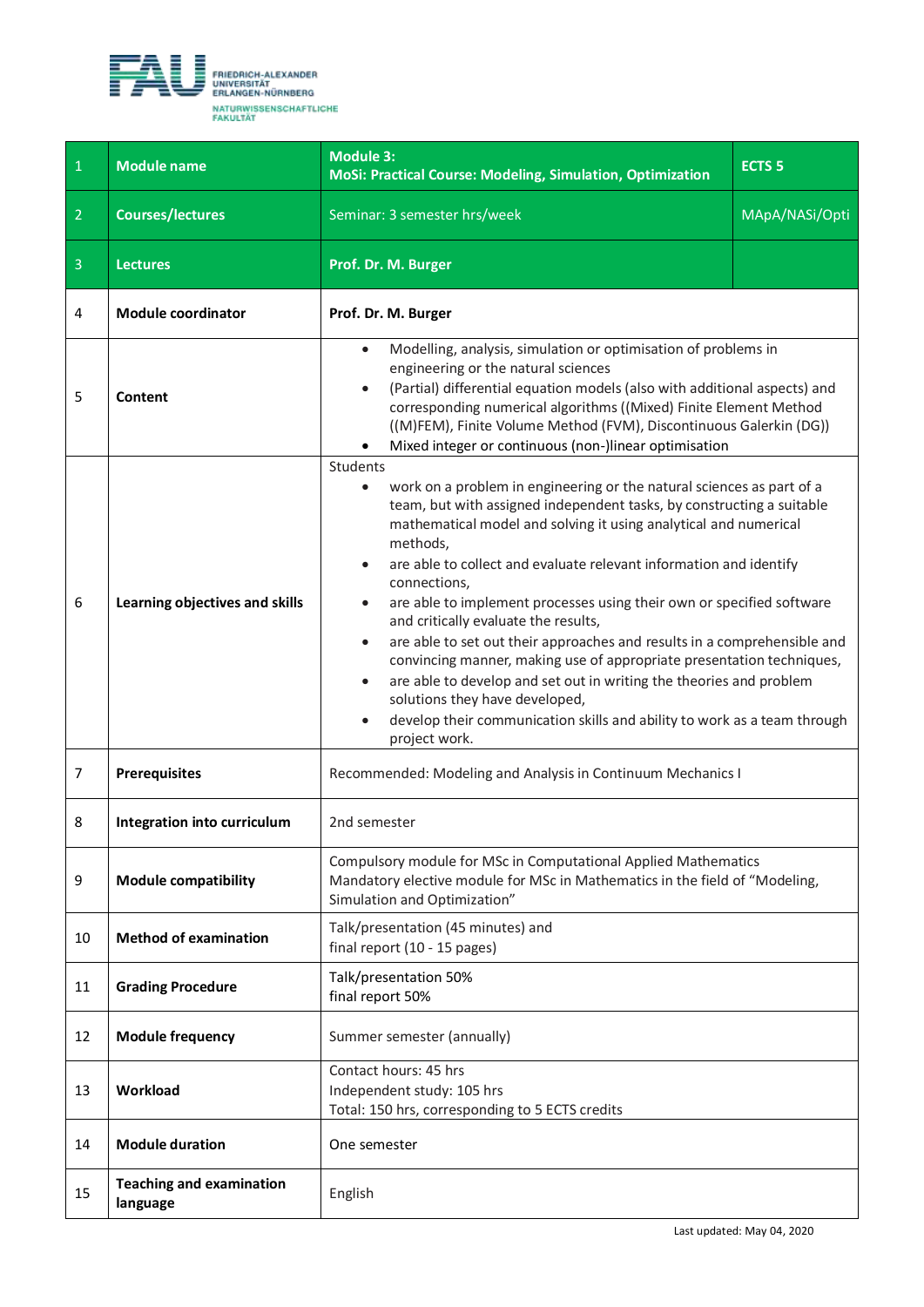

| Recommended reading | Project-dependent. Will be published on StudOn at the beginning of the semester. |
|---------------------|----------------------------------------------------------------------------------|
|                     |                                                                                  |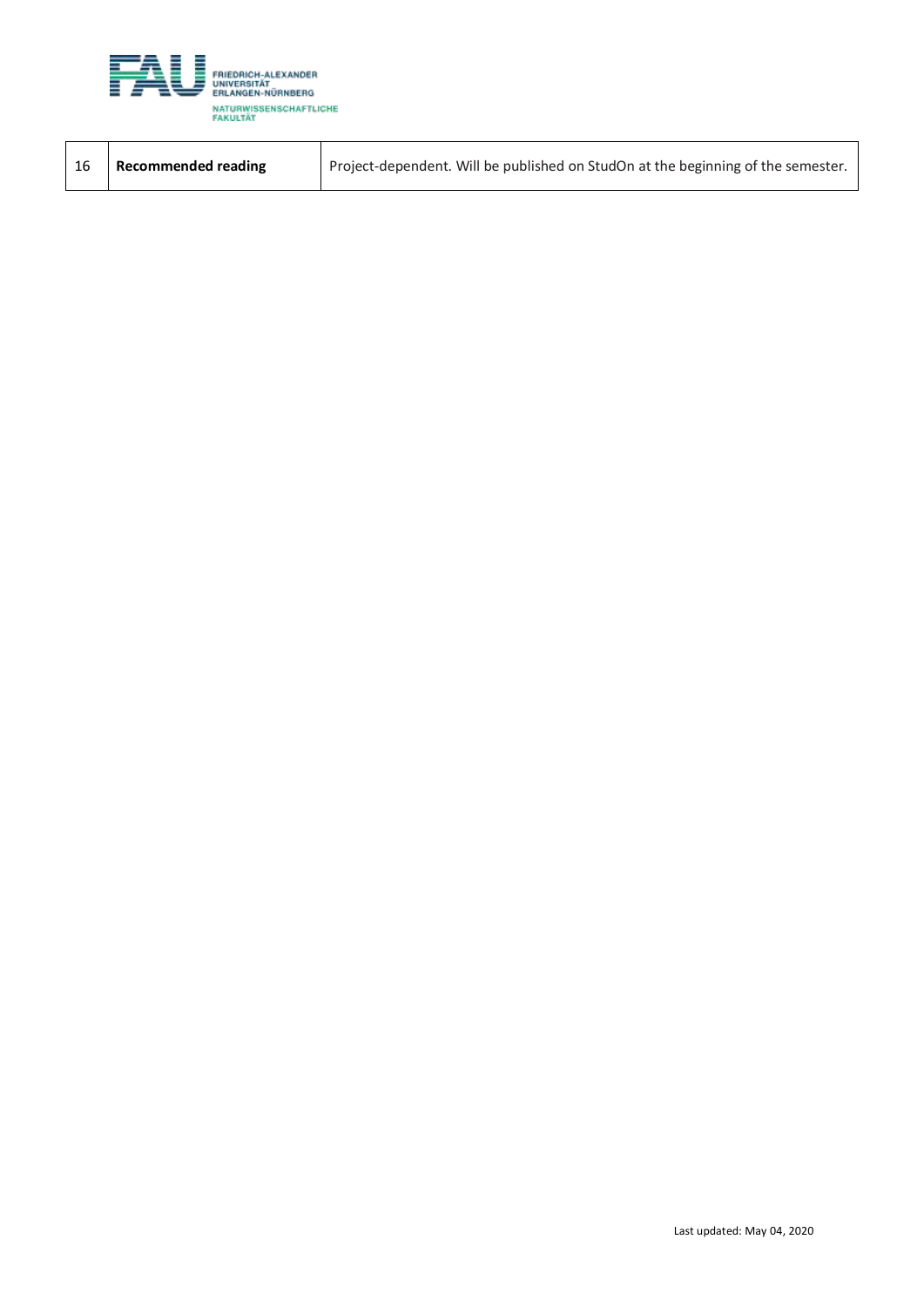<span id="page-7-0"></span>

| $\mathbf{1}$   | <b>Module name</b>             | <b>Module 4:</b><br>PTfS-CAM: Programming Techniques for Supercomputers in CAM                                                                                                                                                                                                                                                                                                                                                                                                                                                                                                              | <b>ECTS 10</b> |
|----------------|--------------------------------|---------------------------------------------------------------------------------------------------------------------------------------------------------------------------------------------------------------------------------------------------------------------------------------------------------------------------------------------------------------------------------------------------------------------------------------------------------------------------------------------------------------------------------------------------------------------------------------------|----------------|
|                |                                | a) Lectures: 4 semester hrs/week                                                                                                                                                                                                                                                                                                                                                                                                                                                                                                                                                            |                |
| $\overline{2}$ | <b>Courses/lectures</b>        | b) Practical: 2 semester hrs/week                                                                                                                                                                                                                                                                                                                                                                                                                                                                                                                                                           |                |
| $\overline{3}$ | <b>Lecturers</b>               | Prof. Dr. G. Wellein                                                                                                                                                                                                                                                                                                                                                                                                                                                                                                                                                                        |                |
| $\overline{4}$ | <b>Module coordinator</b>      | Prof. Dr. Gerhard Wellein                                                                                                                                                                                                                                                                                                                                                                                                                                                                                                                                                                   |                |
| 5              | Content                        | Introduction to the architecture of modern supercomputers<br>Single core architecture and optimisation strategies<br>Memory hierarchy and data access optimization<br>Concepts of parallel computers and parallel computing<br>Efficient "shared memory" parallelisation (OpenMP)<br>Parallelisation approaches for multi-core processors including GPUs<br>Efficient "distributed memory" parallelisation (MPI)<br>Roofline performance model<br>Serial and parallel performance modelling<br>Complete parallel implementation of a modern iterative Poisson solver                        |                |
| 6              | Learning objectives and skills | Students<br>acquire a comprehensive overview of programming modern<br>$\bullet$<br>supercomputers efficiently for numerical simulations,<br>learn modern optimisation and parallelisation strategies, guided by<br>$\bullet$<br>structured performance modelling,<br>acquire an insight into innovative programming techniques and<br>$\bullet$<br>alternative supercomputer architectures,<br>are able to implement numerical methods to solve partial differential<br>equations (PDEs) with finite difference (FD) discretization with high<br>hardware efficiency on parallel computers. |                |
| 7              | <b>Prerequisites</b>           | Recommended:<br>Experience in C/C++ or Fortran programming; basic knowledge of MPI and<br>OpenMP programming                                                                                                                                                                                                                                                                                                                                                                                                                                                                                |                |
| 8              | Integration into curriculum    | 2nd semester                                                                                                                                                                                                                                                                                                                                                                                                                                                                                                                                                                                |                |
| 9              | <b>Module compatibility</b>    | Compulsory module for MSc Computational and Applied Mathematics                                                                                                                                                                                                                                                                                                                                                                                                                                                                                                                             |                |
| 10             | <b>Method of examination</b>   | oral exam (30 minutes)                                                                                                                                                                                                                                                                                                                                                                                                                                                                                                                                                                      |                |
| 11             | <b>Grading Procedure</b>       | 100% based on oral exam                                                                                                                                                                                                                                                                                                                                                                                                                                                                                                                                                                     |                |
| 12             | <b>Module frequency</b>        | Summer semester (annually)                                                                                                                                                                                                                                                                                                                                                                                                                                                                                                                                                                  |                |
|                |                                | Contact hours: 120 hrs                                                                                                                                                                                                                                                                                                                                                                                                                                                                                                                                                                      |                |
| 13             | Workload                       | Independent study: 180 hrs                                                                                                                                                                                                                                                                                                                                                                                                                                                                                                                                                                  |                |
|                |                                | Total: 300 hrs, corresponding to 10 ECTS credits                                                                                                                                                                                                                                                                                                                                                                                                                                                                                                                                            |                |
| 14             | <b>Module duration</b>         | One semester                                                                                                                                                                                                                                                                                                                                                                                                                                                                                                                                                                                |                |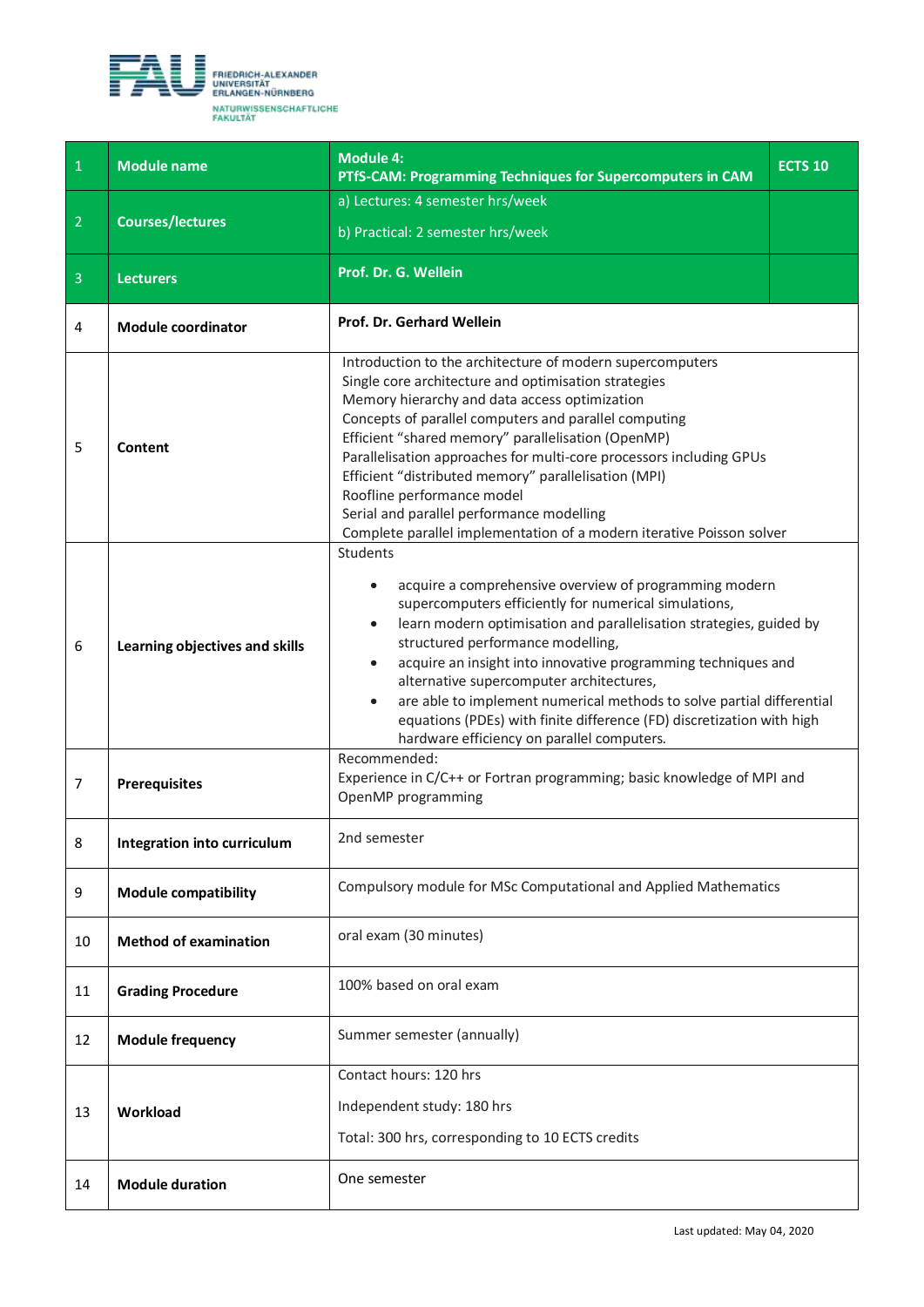

| 15 | <b>Teaching and examination</b><br>language | English                                                                                                                                                                                                                                                                                                                  |
|----|---------------------------------------------|--------------------------------------------------------------------------------------------------------------------------------------------------------------------------------------------------------------------------------------------------------------------------------------------------------------------------|
| 16 | Recommended reading                         | G. Hager & G. Wellein:<br>Introduction to High Performance Computing for Scientists and<br>Engineers.<br>CRC Computational Science Series, 2010. ISBN 978-1439811924<br>J. Hennessy & D. Patterson:<br>Computer Architecture. A Quantitative Approach.<br>Morgan Kaufmann Publishers, Elsevier, 2003. ISBN 1-55860-724-2 |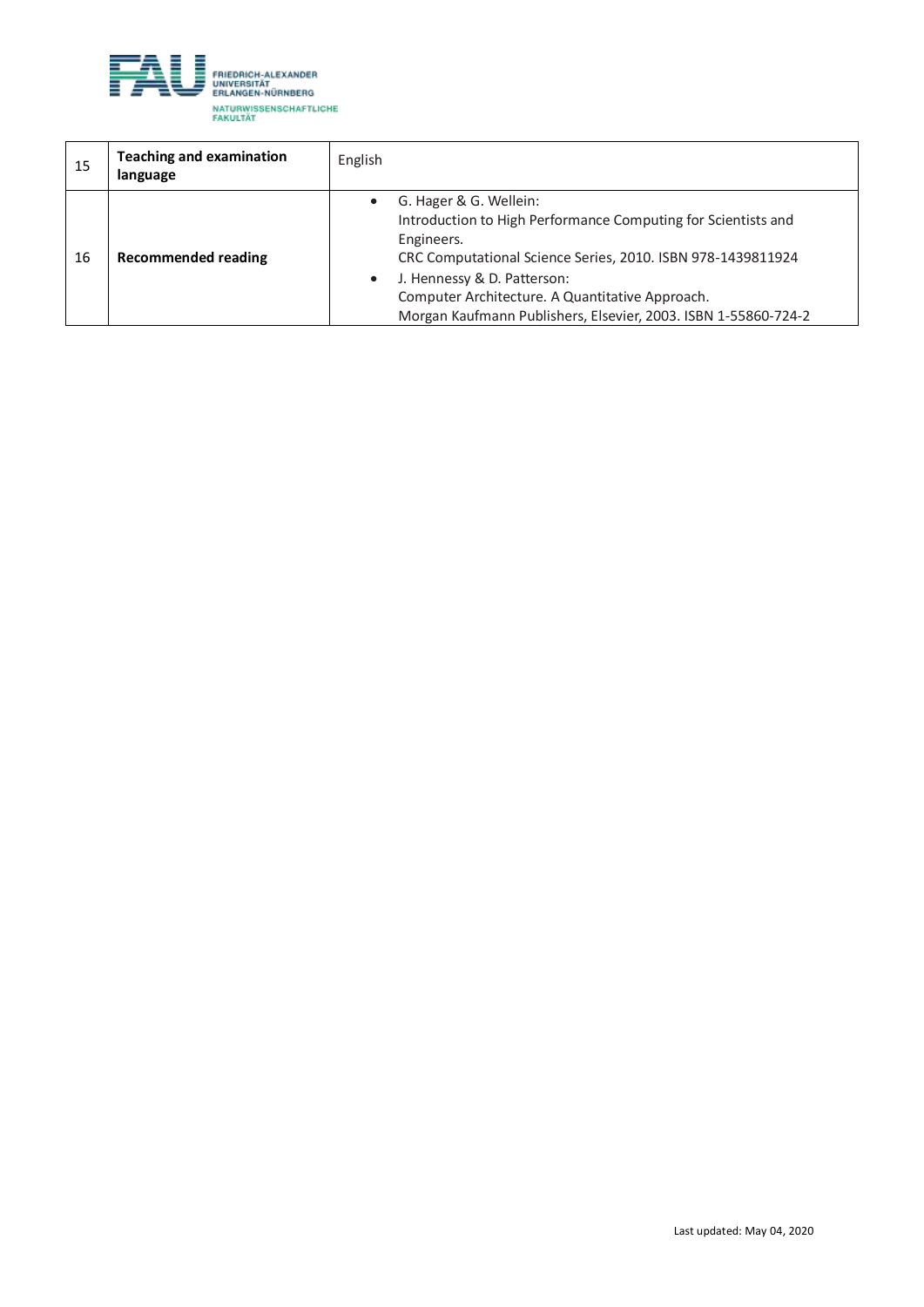<span id="page-9-0"></span>

| $\mathbf{1}$   | <b>Module name</b>                          | Module 10:<br><b>AdSolTech: Advanced Solution Techniques</b>                                                                                                                                                                                                                                                                                                                                                                                                                                              | <b>ECTS 5</b> |
|----------------|---------------------------------------------|-----------------------------------------------------------------------------------------------------------------------------------------------------------------------------------------------------------------------------------------------------------------------------------------------------------------------------------------------------------------------------------------------------------------------------------------------------------------------------------------------------------|---------------|
| $\overline{2}$ | <b>Courses/lectures</b>                     | a) Lectures: 2 semester hrs/week<br>b) Practical: 0.5 semester hrs/week                                                                                                                                                                                                                                                                                                                                                                                                                                   | <b>NASi</b>   |
| $\overline{3}$ | <b>Lectures</b>                             | Prof. Dr. E. Bänsch                                                                                                                                                                                                                                                                                                                                                                                                                                                                                       |               |
| 4              | <b>Module coordinator</b>                   | Prof. Dr. P. E. Bänsch                                                                                                                                                                                                                                                                                                                                                                                                                                                                                    |               |
| 5              | <b>Content</b>                              | Krylov subspace methods for large non-symmetric systems of equations<br>$\bullet$<br>Multilevel methods, especially multigrid (MG) methods, nested and<br>$\bullet$<br>non-nested grid hierarchies<br>Parallel numerics, especially domain decomposition methods<br>$\bullet$<br>Inexact Newton/Newton-Krylov methods for discretized nonlinear<br>$\bullet$<br>partial differential equations<br>Preconditioning and operator-splitting methods                                                          |               |
| 6              | Learning objectives and skills              | Students<br>are able to design application-specific own MG algorithms with the<br>theory of multigrid methods and decide for which problems the MG<br>algorithm is suitable to solve large linear systems of equations,<br>are able to solve sparse nonlinear/non-symmetric systems of equations<br>$\bullet$<br>with modern methods (also with parallel computers),<br>are able to develop under critical assessment complete and efficient<br>$\bullet$<br>methods for application-orientated problems. |               |
| 7              | <b>Prerequisites</b>                        | Recommended: Advanced Discretization Techniques                                                                                                                                                                                                                                                                                                                                                                                                                                                           |               |
| 8              | Integration into curriculum                 | 2nd semester                                                                                                                                                                                                                                                                                                                                                                                                                                                                                              |               |
| 9              | <b>Module compatibility</b>                 | Mandatory elective module for MSc in Computational and Applied Mathematics<br>in the field of "Modeling, Simulation and Optimization"                                                                                                                                                                                                                                                                                                                                                                     |               |
| 10             | <b>Method of examination</b>                | Oral exam (20 minutes)                                                                                                                                                                                                                                                                                                                                                                                                                                                                                    |               |
| 11             | <b>Grading Procedure</b>                    | 100% Oral exam                                                                                                                                                                                                                                                                                                                                                                                                                                                                                            |               |
| 12             | <b>Module frequency</b>                     | Summer semester (annually)                                                                                                                                                                                                                                                                                                                                                                                                                                                                                |               |
| 13             | Workload                                    | Contact hours: 37.5 hrs<br>Independent study: 112.5 hrs<br>Total: 150 hrs, corresponding to 5 ECTS credits                                                                                                                                                                                                                                                                                                                                                                                                |               |
| 14             | <b>Module duration</b>                      | One semester                                                                                                                                                                                                                                                                                                                                                                                                                                                                                              |               |
| 15             | <b>Teaching and examination</b><br>language | English                                                                                                                                                                                                                                                                                                                                                                                                                                                                                                   |               |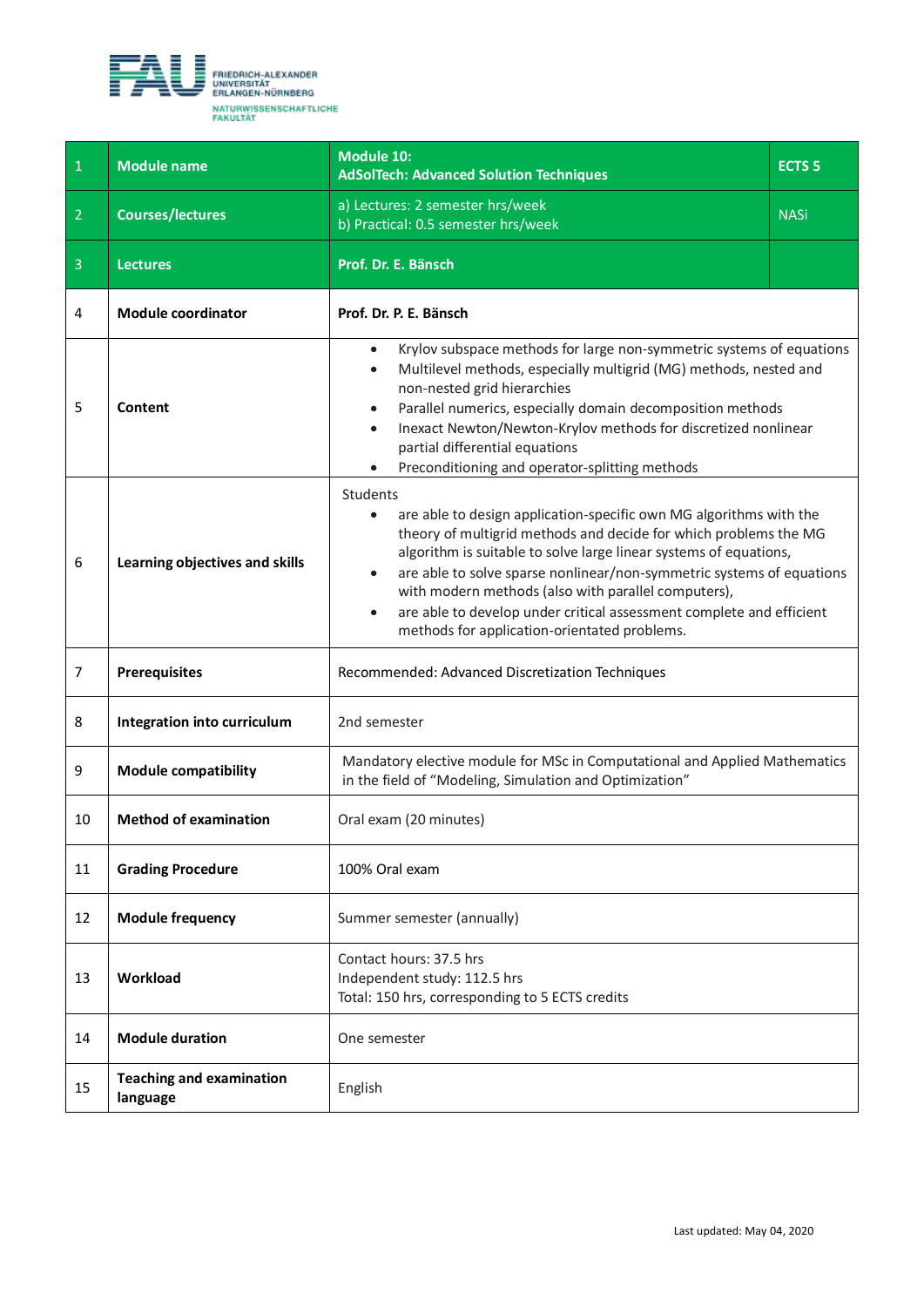

| 16 | <b>Recommended reading</b> | Quarteroni & A. Valli: Numerical Approximation of Partial Differential<br>Equations<br>P. Knabner & L. Angermann: Numerical Methods for Elliptic and<br>Parabolic Differential Equations |
|----|----------------------------|------------------------------------------------------------------------------------------------------------------------------------------------------------------------------------------|
|    |                            | Further literature and scientific publications are announced during the<br><b>lectures</b>                                                                                               |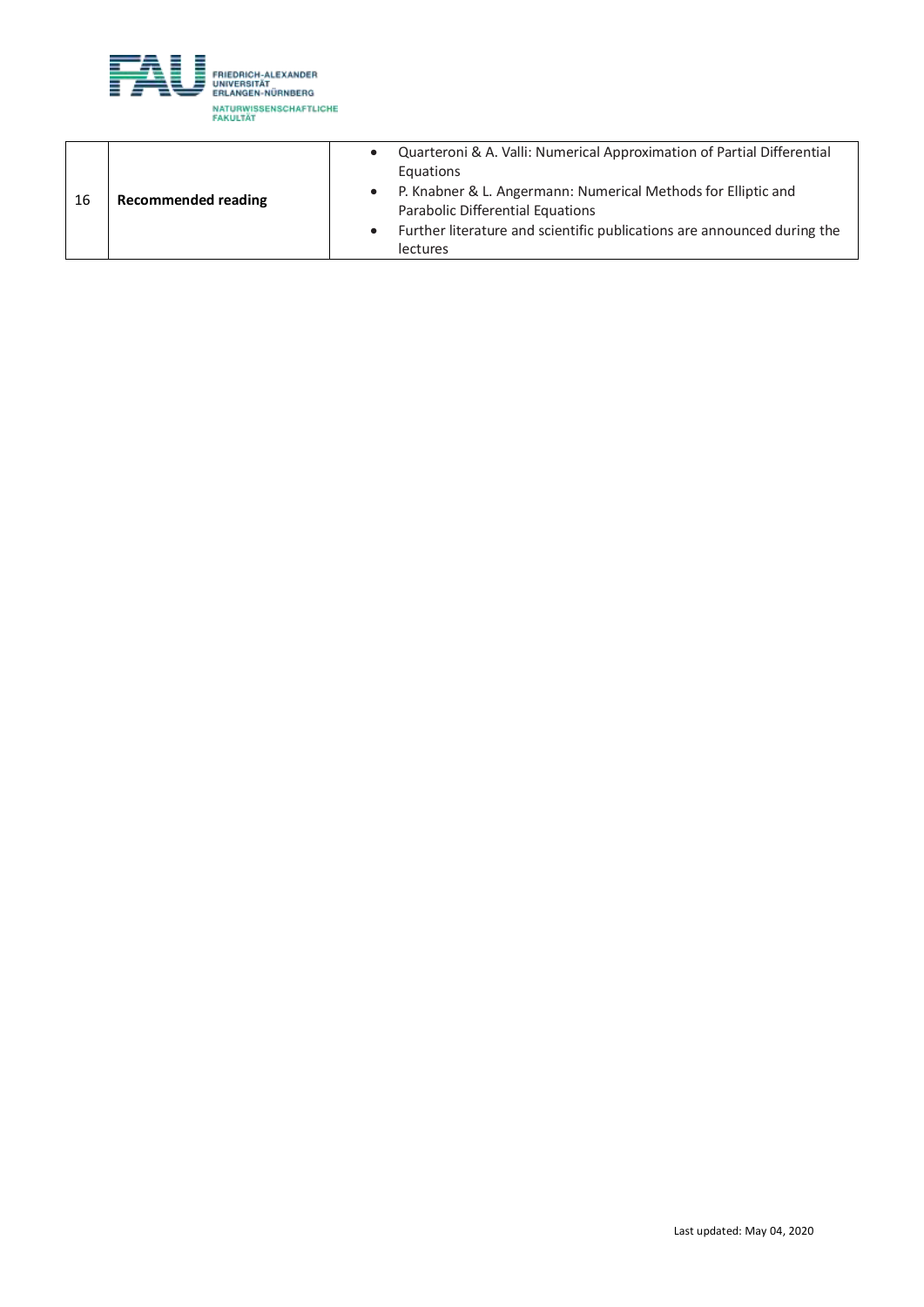<span id="page-11-0"></span>

| $\mathbf 1$    | <b>Module name</b>                          | <b>Module 11:</b><br><b>RTpMNum: Transport and Reaction in Porous Media: Modeling</b>                                                                                                                                                                                                                                                                                                                                                                                                                                                                                                                                                                                                                            | <b>ECTS 5</b> |
|----------------|---------------------------------------------|------------------------------------------------------------------------------------------------------------------------------------------------------------------------------------------------------------------------------------------------------------------------------------------------------------------------------------------------------------------------------------------------------------------------------------------------------------------------------------------------------------------------------------------------------------------------------------------------------------------------------------------------------------------------------------------------------------------|---------------|
| $\overline{2}$ | <b>Courses/lectures</b>                     | a) Lectures: 2 semester hrs/week<br>b) Practical: 0,5 semester hrs/week                                                                                                                                                                                                                                                                                                                                                                                                                                                                                                                                                                                                                                          | <b>MApA</b>   |
| $\overline{3}$ | <b>Lectures</b>                             | <b>Dr. Alexander Prechtel</b>                                                                                                                                                                                                                                                                                                                                                                                                                                                                                                                                                                                                                                                                                    |               |
| 4              | <b>Module coordinator</b>                   | Prof. Dr. S. Kräutle                                                                                                                                                                                                                                                                                                                                                                                                                                                                                                                                                                                                                                                                                             |               |
| 5              | Content                                     | Modeling of fluid flow through a porous medium: Groundwater models<br>$\bullet$<br>(Richards' equation), multiphase flow<br>Advection, diffusion, dispersion of dissolved substances, (nonlinear)<br>$\bullet$<br>reaction-models (i.a. law of mass action, adsorption, kinetic / in local<br>equilibrium, reactions with minerals)<br>Models of partial (PDEs), ordinary (ODEs) differential equations, and<br>$\bullet$<br>local conditions<br>Nonnegativity, boundedness, global existence of solutions, necessary<br>$\bullet$<br>model assumptions in the case of a pure ODE model as well as for a<br>PDE model<br>Existence of stationary solutions (i.a. introduction to the Feinberg<br>network theory) |               |
| 6              | Learning objectives and skills              | Students<br>are able to model flow and reaction processes in porous media on<br>$\bullet$<br>macro- and micro-scale using partial differential equations,<br>possess the techniques and the analytical foundations to assess the<br>$\bullet$<br>global existence of solutions.                                                                                                                                                                                                                                                                                                                                                                                                                                  |               |
| 7              | <b>Prerequisites</b>                        | Recommended: Basic knowledge in differential equations                                                                                                                                                                                                                                                                                                                                                                                                                                                                                                                                                                                                                                                           |               |
| 8              | Integration into curriculum                 | 2nd semester                                                                                                                                                                                                                                                                                                                                                                                                                                                                                                                                                                                                                                                                                                     |               |
| 9              | <b>Module compatibility</b>                 | Mandatory elective module:<br>MSc. Computational and Applied Mathematics<br>MSc Mathematics with field of "Modelling, Simulation, and<br>Optimization"<br>Non-physical elective module:<br><b>MSc Physics</b>                                                                                                                                                                                                                                                                                                                                                                                                                                                                                                    |               |
| 10             | <b>Method of examination</b>                | Oral exam (20 minutes)                                                                                                                                                                                                                                                                                                                                                                                                                                                                                                                                                                                                                                                                                           |               |
| 11             | <b>Grading Procedure</b>                    | 100% Oral exam                                                                                                                                                                                                                                                                                                                                                                                                                                                                                                                                                                                                                                                                                                   |               |
| 12             | <b>Module frequency</b>                     | Summer semester (annually)                                                                                                                                                                                                                                                                                                                                                                                                                                                                                                                                                                                                                                                                                       |               |
| 13             | Workload                                    | Contact hours: 37.5 hrs<br>Independent study: 112.5 hrs<br>Total: 150 hrs, corresponding to 5 ECTS credits                                                                                                                                                                                                                                                                                                                                                                                                                                                                                                                                                                                                       |               |
| 14             | <b>Module duration</b>                      | One semester                                                                                                                                                                                                                                                                                                                                                                                                                                                                                                                                                                                                                                                                                                     |               |
| 15             | <b>Teaching and examination</b><br>language | English                                                                                                                                                                                                                                                                                                                                                                                                                                                                                                                                                                                                                                                                                                          |               |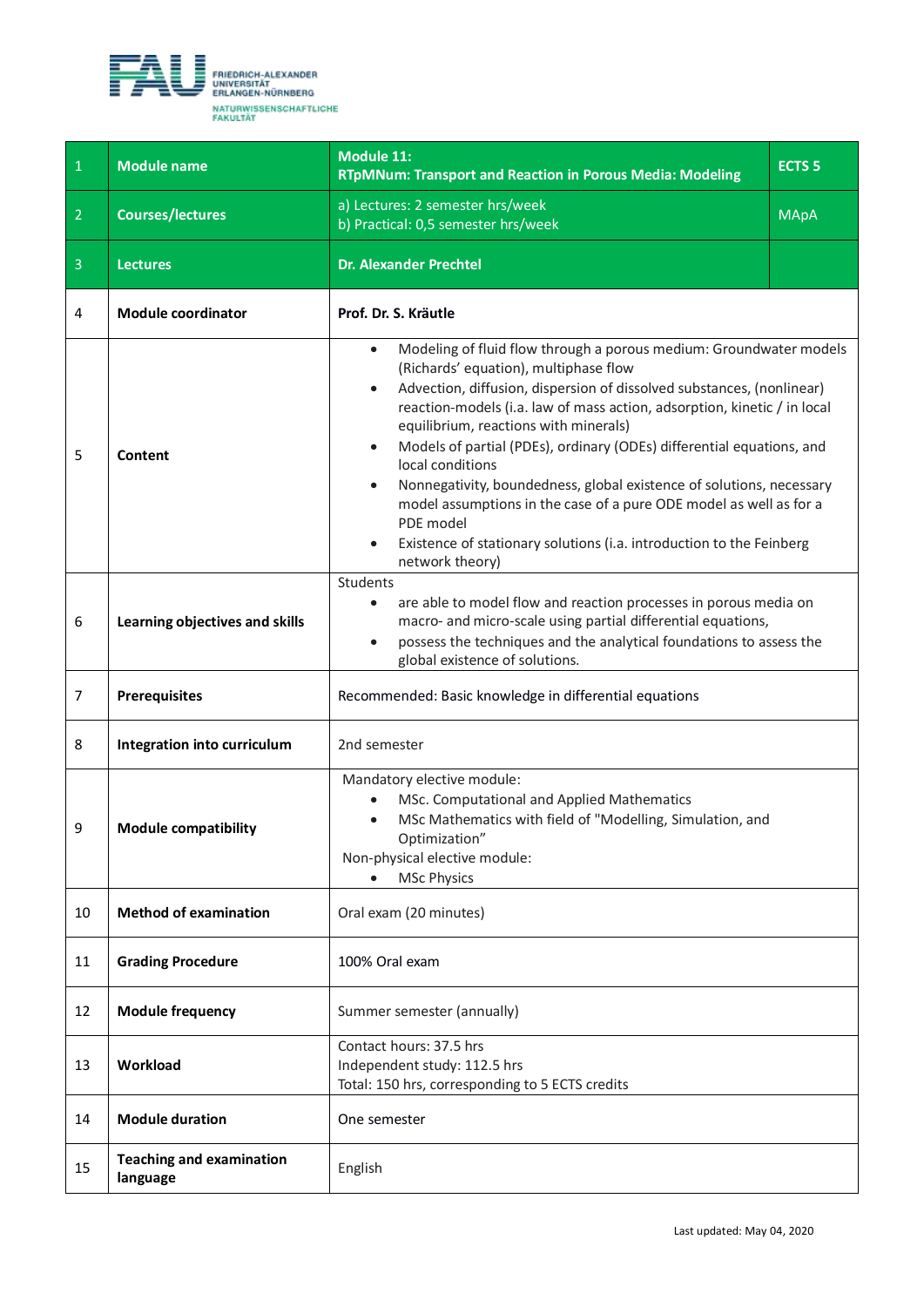

|    |                            | S. Kräutle: lecture notes                                            |
|----|----------------------------|----------------------------------------------------------------------|
|    |                            | https://www.math.fau.de/kraeutle/vorlesungsskripte/                  |
| 16 | <b>Recommended reading</b> | • C. Eck, H. Garcke, P. Knabner: Mathematical Modeling, Springer     |
|    |                            | J.D. Logan: Transport Modeling in Hydrogeochemical Systems, Springer |
|    |                            | M. Feinberg: lecture notes                                           |
|    |                            | crnt.osu.edu/LecturesOnReactionNetworks                              |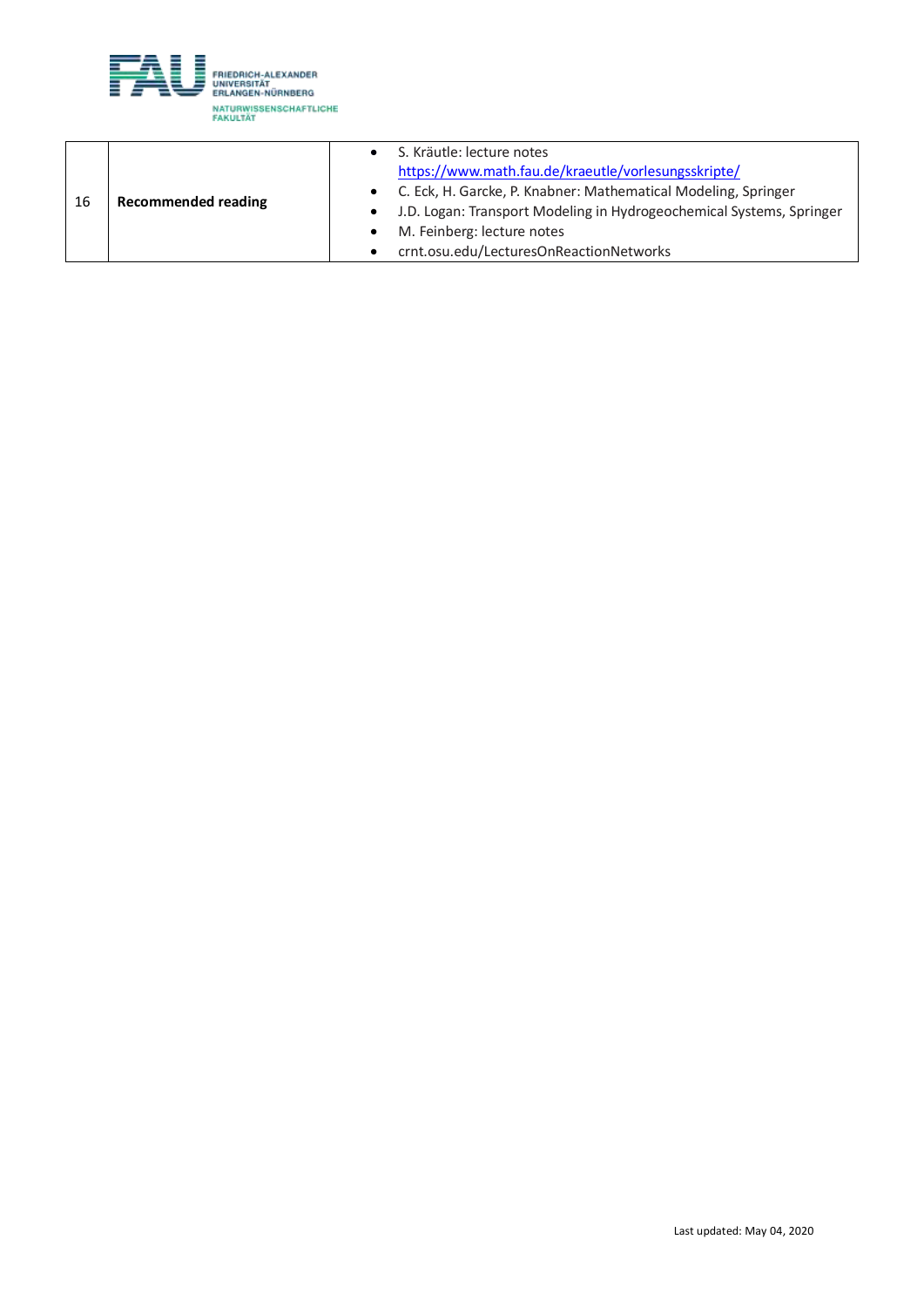<span id="page-13-0"></span>

| $\mathbf 1$    | <b>Module name</b>                          | <b>Module 13:</b><br><b>NulF1: Numerics of Incompressible Flows I</b>                                                                                                                                                                                                                                                                                                                                                                                 | <b>ECTS 5</b> |
|----------------|---------------------------------------------|-------------------------------------------------------------------------------------------------------------------------------------------------------------------------------------------------------------------------------------------------------------------------------------------------------------------------------------------------------------------------------------------------------------------------------------------------------|---------------|
| $\overline{2}$ | <b>Courses/lectures</b>                     | a) Lecture: 2 semester hrs/week<br>b) Practical: 0.5 semester hrs/week                                                                                                                                                                                                                                                                                                                                                                                | <b>NASi</b>   |
| 3              | <b>Lectures</b>                             | Prof. Dr. E. Bänsch                                                                                                                                                                                                                                                                                                                                                                                                                                   |               |
| 4              | <b>Module coordinator</b>                   | Prof. Dr. E. Bänsch                                                                                                                                                                                                                                                                                                                                                                                                                                   |               |
| 5              | Content                                     | Mathematical modelling of (incompressible) flows<br>$\bullet$<br>Variational formulation, existence and (non-)uniqueness of solutions to<br>$\bullet$<br>the stationary Navier-Stokes (NVS) equations<br>Stable finite element (FE) discretization of the stationary (Navier-)<br>$\bullet$<br>Stokes equations<br>Error estimates<br>Solution techniques for the saddle point problem                                                                |               |
| 6              | Learning objectives and skills              | Students<br>explain and apply the mathematical theory for the stationary,<br>$\bullet$<br>incompressible Navier-Stokes equations,<br>analyse FE discretization for the stationary Stokes equations and apply<br>them to practical problems,<br>explain the meaning of the inf-sup condition,<br>choose the appropriate function spaces, stabilisation techniques and<br>$\bullet$<br>solution techniques and apply them to concrete problem settings. |               |
| 7              | <b>Prerequisites</b>                        | Recommended: Advanced discretization techniques                                                                                                                                                                                                                                                                                                                                                                                                       |               |
| 8              | Integration into curriculum                 | 2nd semester                                                                                                                                                                                                                                                                                                                                                                                                                                          |               |
| 9              | <b>Module compatibility</b>                 | Mandatory elective module for MSc in Computational and Applied Mathematics<br>in the field of "Modeling, Simulation and Optimization"                                                                                                                                                                                                                                                                                                                 |               |
| 10             | <b>Method of examination</b>                | oral exam (20 minutes)                                                                                                                                                                                                                                                                                                                                                                                                                                |               |
| 11             | <b>Grading Procedure</b>                    | 100% based on oral examination                                                                                                                                                                                                                                                                                                                                                                                                                        |               |
| 12             | <b>Module frequency</b>                     | Summer semester (annually)                                                                                                                                                                                                                                                                                                                                                                                                                            |               |
| 13             | Workload                                    | Contact hours:<br>37.5 hrs<br>Independent study: 112.5 hrs<br>Total:<br>150 hrs, corresponding to 5 ECTS credits                                                                                                                                                                                                                                                                                                                                      |               |
| 14             | <b>Module duration</b>                      | One semester                                                                                                                                                                                                                                                                                                                                                                                                                                          |               |
| 15             | <b>Teaching and examination</b><br>language | English                                                                                                                                                                                                                                                                                                                                                                                                                                               |               |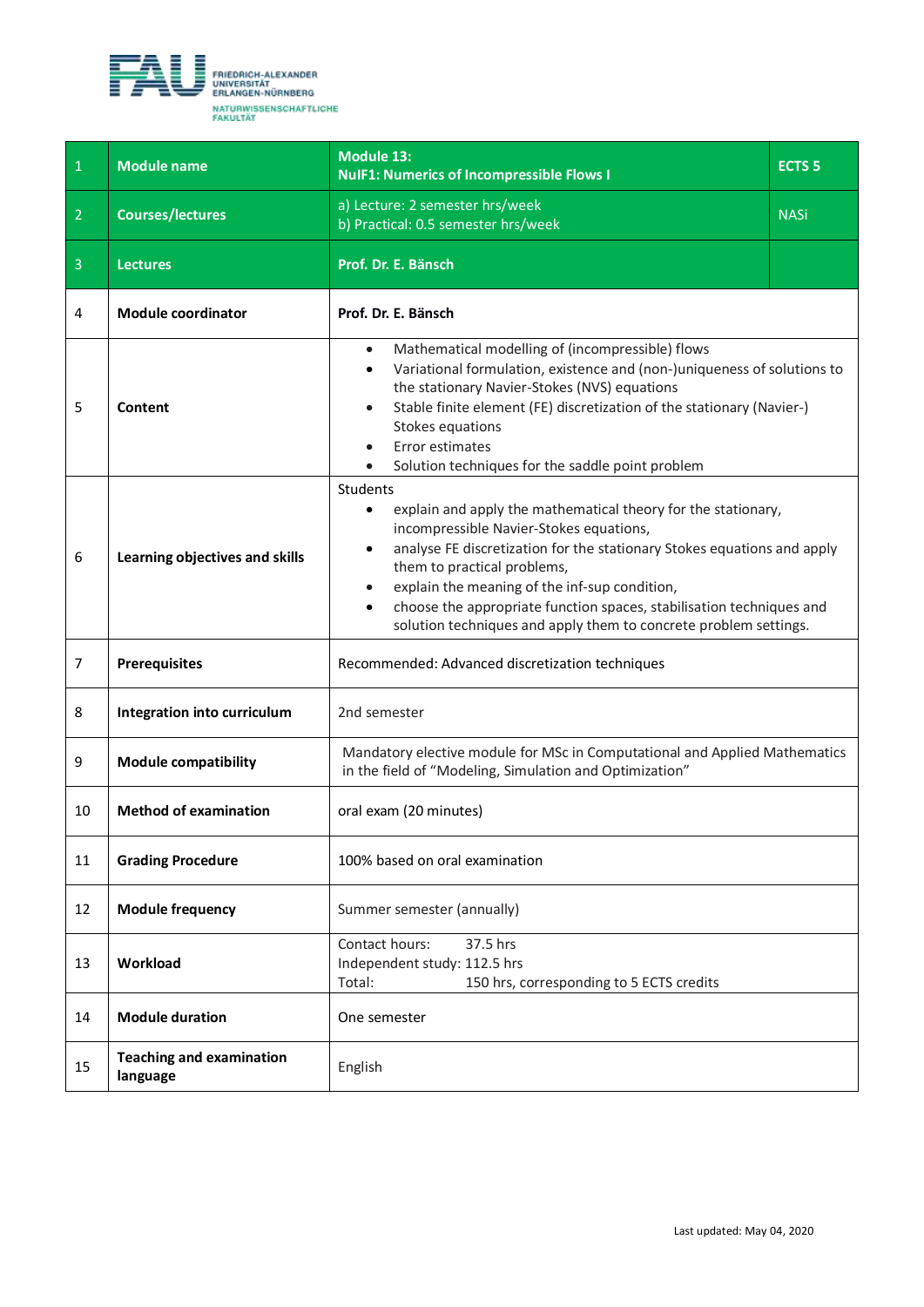

|    |                            | V. Girault1 & P.-A. Raviart: Finite element methods for the Navier-Stokes |
|----|----------------------------|---------------------------------------------------------------------------|
|    |                            | equations. Theory and algorithms. Springer 1986                           |
|    |                            | H. Elman, D. Silvester & A. Rathen: Finite elements and fast iterative    |
| 16 | <b>Recommended reading</b> | solvers: with applications in incompressible fluid dynamics. Oxford       |
|    |                            | University Press 2014                                                     |
|    |                            | R. Temam: Navier-Stokes equations. Theory and numerical analysis.         |
|    |                            | North Holland                                                             |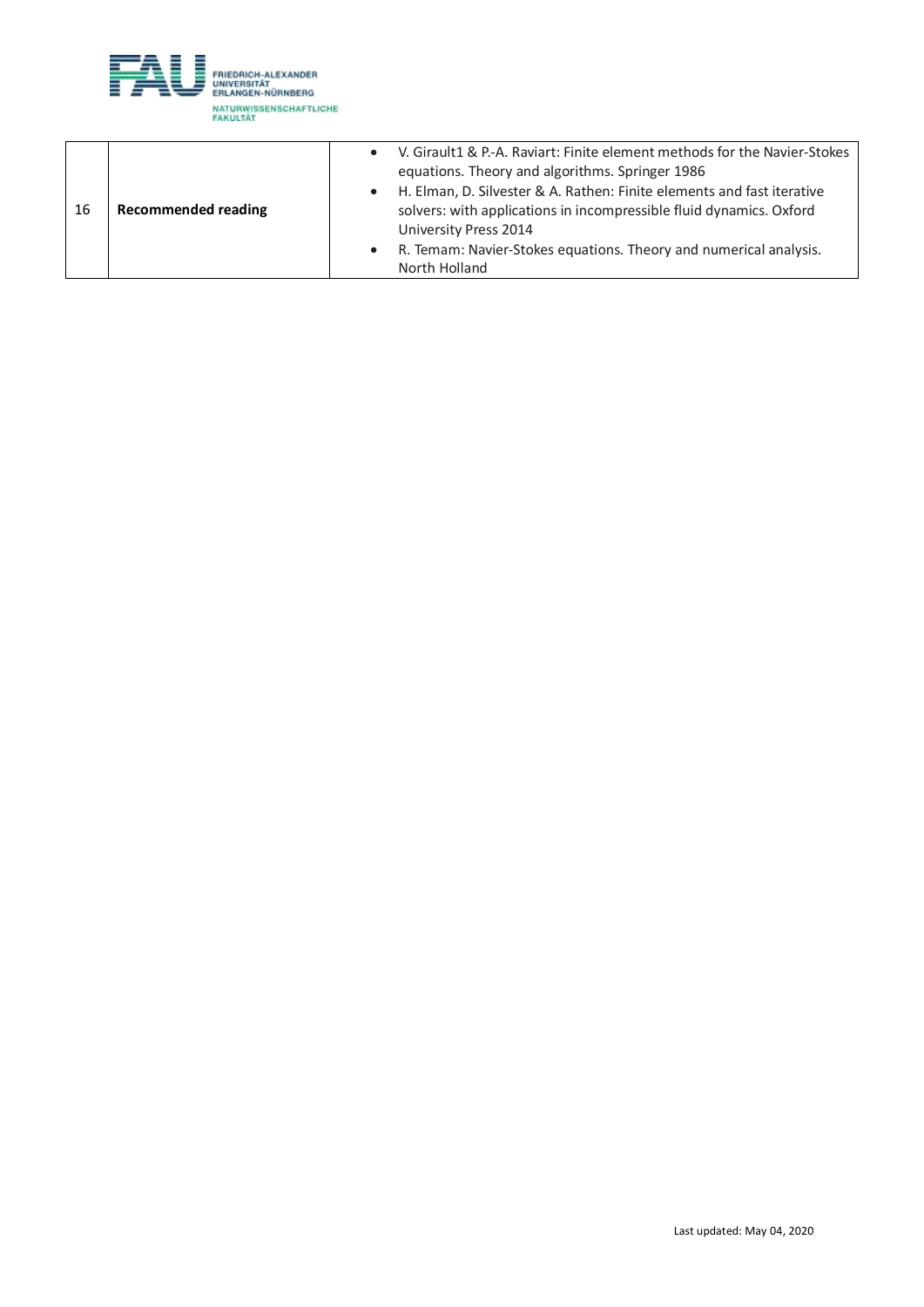<span id="page-15-0"></span>

| $\mathbf 1$    | <b>Module name</b>                          | <b>Module 16:</b><br><b>MaDS: Mathematical Data Science 1</b>                                                                                                                                                                         | <b>ECTS 5</b> |
|----------------|---------------------------------------------|---------------------------------------------------------------------------------------------------------------------------------------------------------------------------------------------------------------------------------------|---------------|
| $\overline{2}$ | <b>Courses/lectures</b>                     | a) Lectures: 2 semester hrs/week<br>b) Practical: 1/2 semester hrs/week                                                                                                                                                               | <b>NASi</b>   |
| $\overline{3}$ | <b>Lecturers</b>                            | Prof. Dr. M. Burger                                                                                                                                                                                                                   |               |
| 4              | <b>Module coordinator</b>                   | Prof. Dr. M. Burger                                                                                                                                                                                                                   |               |
| 5              | Content                                     | <b>Clustering and Classification Models</b><br>$\bullet$<br>Machine learning: empirical risk minimization, kernel methods, and<br>variational models<br>Ranking problems<br>$\bullet$<br>Mathematical models of graph structured data |               |
| 6              | Learning objectives and skills              | Students<br>develop understanding of modern big data and state of the art<br>methods to analyze them,<br>apply state of the art algorithms to large data sets,<br>derive models for network / graph structured data.                  |               |
| 7              | <b>Prerequisites</b>                        | Recommended: basic knowledge in numerical methods and optimization                                                                                                                                                                    |               |
| 8              | Integration into curriculum                 | 2 <sup>nd</sup> or 4 <sup>th</sup> semester                                                                                                                                                                                           |               |
| 9              | <b>Module compatibility</b>                 | Mandatory elective module for MSc in Computational and Applied Mathematics<br>Mandatory elective module in MSc in the field of "Modeling, Simulation and<br>Optimization"                                                             |               |
| 10             | <b>Method of examination</b>                | Oral exam (20 minutes)<br>$\bullet$<br>Project Work with final report (according to Corona Regulations)-<br>$\bullet$                                                                                                                 |               |
| 11             | <b>Grading Procedure</b>                    | 100% Oral exam<br>$\bullet$<br>100% Project work with final report                                                                                                                                                                    |               |
| 12             | <b>Module frequency</b>                     | Sommer semester (not annually)<br>To check whether the course is offered in the current semester, see UnivIS<br>univis.fau.de or module handbook of current semester                                                                  |               |
| 13             | Workload                                    | Contact hours: 37.5 hrs<br>Independent study: 112.5 hrs<br>Total: 150 hrs, corresponding to 5 ECTS credits                                                                                                                            |               |
| 14             | <b>Module duration</b>                      | One semester                                                                                                                                                                                                                          |               |
| 15             | <b>Teaching and examination</b><br>language | English                                                                                                                                                                                                                               |               |
| 16             | <b>Recommended reading</b>                  | Goodfellow, Y. Bengio, A. Courville: Deep Learning, MIT Press, 2015<br>$\bullet$<br>T. Hastie, R. Tibshirani, J. Friedman: The Elements of Statistical<br>Learning, Springer, 2008                                                    |               |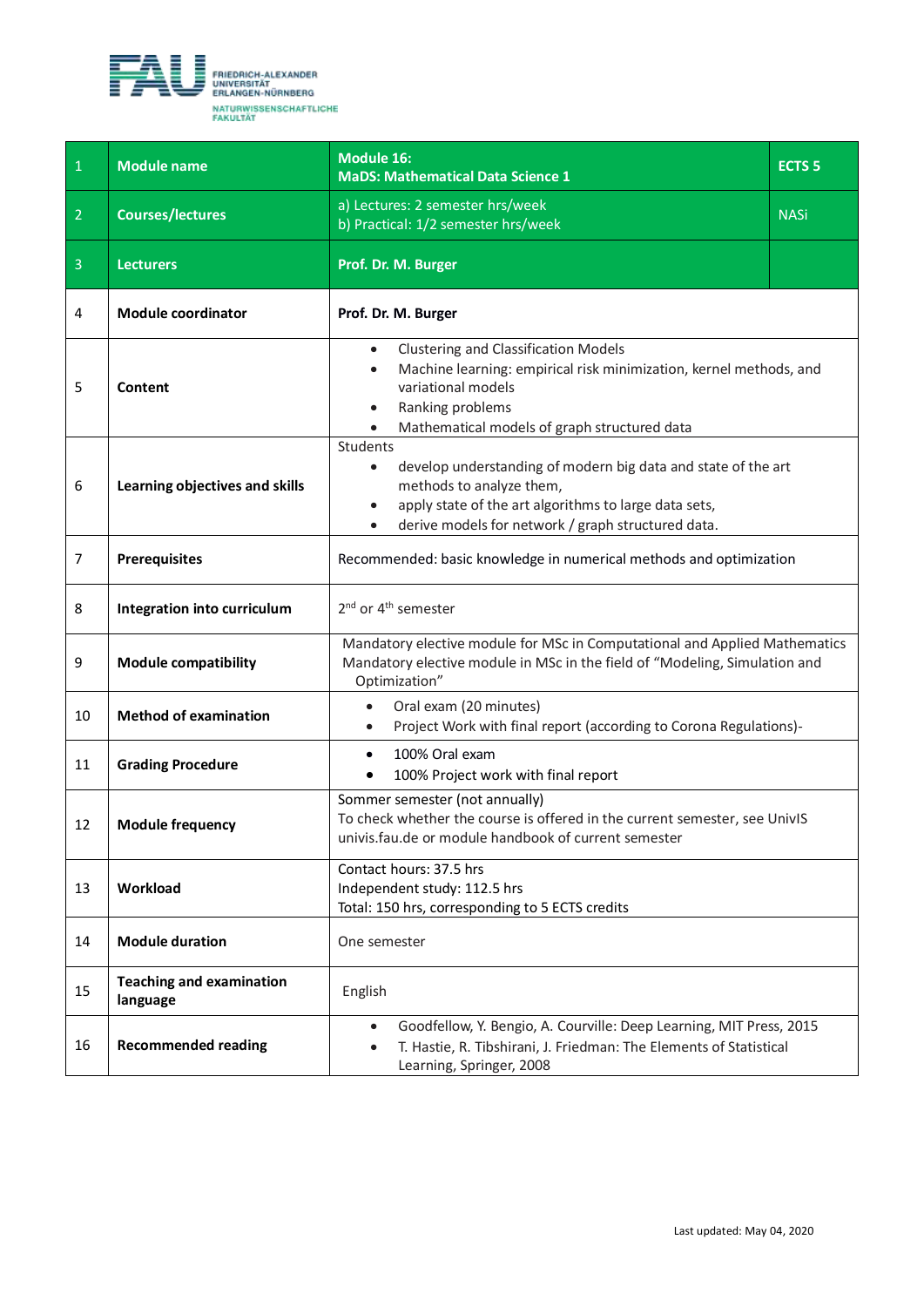<span id="page-16-0"></span>

| $\mathbf{1}$   | <b>Module name</b>                          | <b>Module 18:</b><br><b>MaMM: Mathematics of Multiscale Models</b>                                                                                                                                                                                                                                           | ECTS <sub>5</sub> |
|----------------|---------------------------------------------|--------------------------------------------------------------------------------------------------------------------------------------------------------------------------------------------------------------------------------------------------------------------------------------------------------------|-------------------|
| $\overline{2}$ | <b>Courses/lectures</b>                     | a) Lectures: 2 semester hrs/week<br>b) Practical: 0,5 semester hrs/week                                                                                                                                                                                                                                      | <b>MApA</b>       |
| $\overline{3}$ | <b>Lecturers</b>                            | PD Dr. N. Neuß                                                                                                                                                                                                                                                                                               |                   |
| 4              | <b>Module coordinator</b>                   | PD Dr. N. Neuß                                                                                                                                                                                                                                                                                               |                   |
| 5              | Content                                     | Function spaces of periodic functions and asymptotic expansions<br>$\bullet$<br>Two-scale convergence and unfolding method<br>$\bullet$<br>Application to differential equation models in continuum mechanics<br>$\bullet$<br>Multi-scale finite element methods<br>$\bullet$<br>Numerical upscaling methods |                   |
| 6              | Learning objectives and skills              | Students<br>have profound expertise about the basic methods in multi-scale<br>analysis and homogenisation,<br>are able to derive rigorously homogenised (effective) models and<br>analyse the quality of the approximation.                                                                                  |                   |
| $\overline{7}$ | <b>Prerequisites</b>                        | Recommended: Knowledge in modeling as well as analysis and numerics of<br>partial differential equations                                                                                                                                                                                                     |                   |
| 8              | Integration into curriculum                 | 3rd semester                                                                                                                                                                                                                                                                                                 |                   |
| 9              | <b>Module compatibility</b>                 | Mandatory elective module for MSc in Computational and Applied<br>$\bullet$<br>Mathematics<br>Mandatory elective module for MSc in Mathematics in the field of<br>"Modeling, Simulation and Optimization"<br>Mandatory module for BSc Data Science<br>$\bullet$                                              |                   |
| 10             | <b>Method of examination</b>                | Oral exam (20 minutes)                                                                                                                                                                                                                                                                                       |                   |
| 11             | <b>Grading Procedure</b>                    | 100% Oral exam                                                                                                                                                                                                                                                                                               |                   |
| 12             | <b>Module frequency</b>                     | At least once every two years<br>To check whether the course is offered in the current semester, see UnivIS:<br>univis.fau.de                                                                                                                                                                                |                   |
| 13             | Workload                                    | Contact hours: 37,5 hrs<br>Independent study: 112,5 hrs<br>Total: 150 hrs, corresponding to 5 ECTS credits                                                                                                                                                                                                   |                   |
| 14             | <b>Module duration</b>                      | One semester                                                                                                                                                                                                                                                                                                 |                   |
| 15             | <b>Teaching and examination</b><br>language | English                                                                                                                                                                                                                                                                                                      |                   |
| 16             | <b>Recommended reading</b>                  | D. Cioranescu & P. Donato: An Introduction to Homogenization<br>$\bullet$<br>U. Hornung (ed.): Homogenization and Porous Media<br>Y. Efendiev & T. Hou: Multiscale Finite Element Methods<br>$\bullet$                                                                                                       |                   |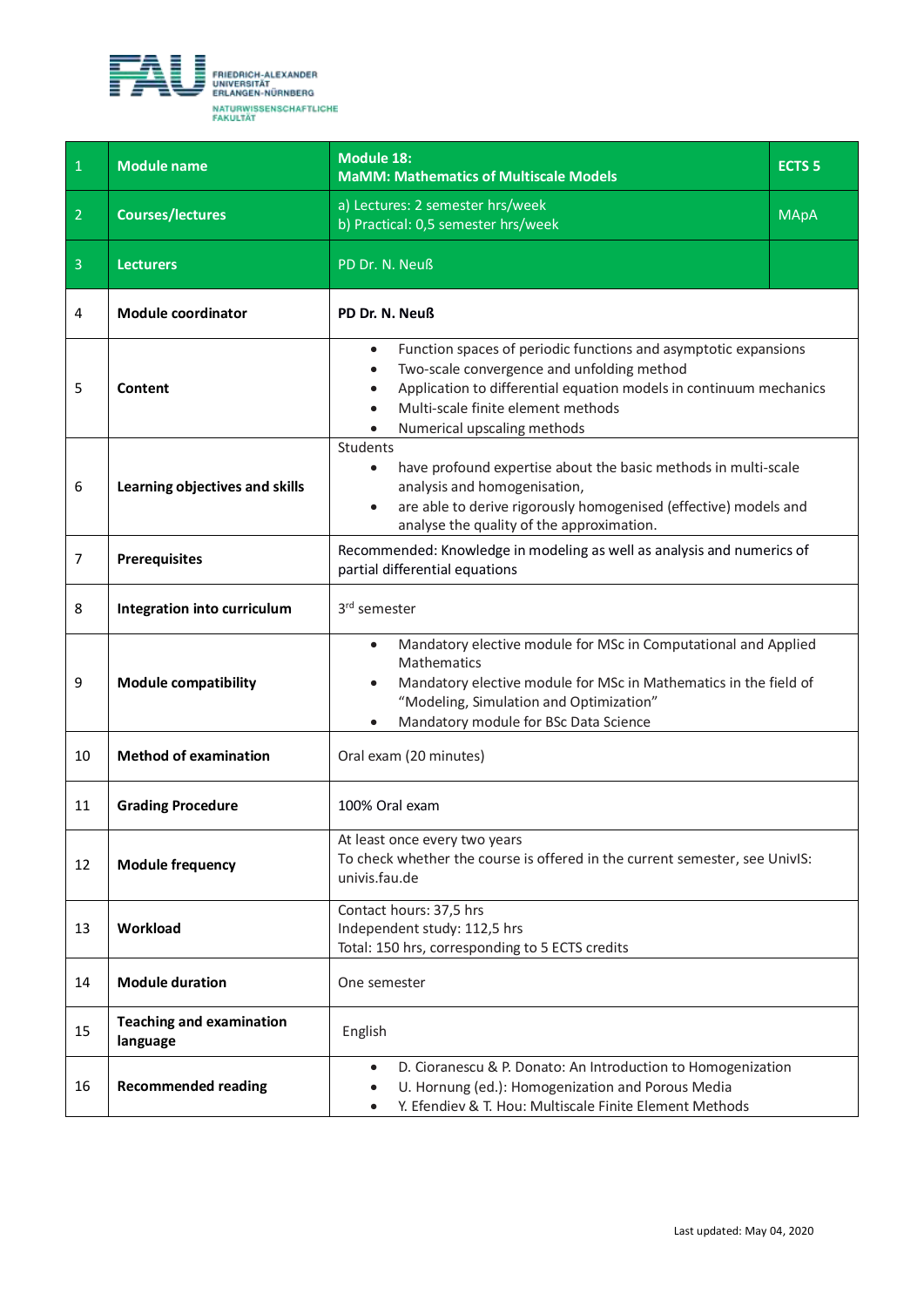<span id="page-17-0"></span>

| $\mathbf 1$    | <b>Module name</b>                          | <b>Module 27:</b><br><b>MSOpt: Introduction to Material and Shape Optimization</b>                                                                                                                                                                                                                                                                                                        | <b>ECTS 10</b> |
|----------------|---------------------------------------------|-------------------------------------------------------------------------------------------------------------------------------------------------------------------------------------------------------------------------------------------------------------------------------------------------------------------------------------------------------------------------------------------|----------------|
|                |                                             | a) Lectures: 4 semester hrs/week                                                                                                                                                                                                                                                                                                                                                          |                |
| $\overline{2}$ | <b>Courses/lectures</b>                     | b) Practical: 1 semester hr/week                                                                                                                                                                                                                                                                                                                                                          | Opti           |
| $\overline{3}$ | <b>Lecturers</b>                            | Profs. Drs. M. Stingl                                                                                                                                                                                                                                                                                                                                                                     |                |
| 4              | <b>Module coordinator</b>                   | Prof. Dr. M. Stingl                                                                                                                                                                                                                                                                                                                                                                       |                |
| 5              | Content                                     | shape-, material- and topology optimization models<br>$\bullet$<br>linear elasticity and contact problems<br>$\bullet$<br>existence of solutions of shape, material and topology optimization<br>$\bullet$<br>problems<br>approximation of shape, material and topology optimization problems<br>$\bullet$<br>by convergent schemes                                                       |                |
| 6              | Learning objectives and skills              | Students<br>derive mathematical models for shape-, material and topology<br>optimization problems,<br>apply regularization techniques to guarantee to existence of solutions,<br>$\bullet$<br>approximate design problems by finite dimensional discretizations,<br>$\bullet$<br>derive algebraic forms and solve these by nonlinear programming<br>techniques.                           |                |
| $\overline{7}$ | <b>Prerequisites</b>                        | Recommended:<br>Knowledge in nonlinear optimization,<br>Basic knowledge in numerics of partial differential equations                                                                                                                                                                                                                                                                     |                |
| 8              | Integration into curriculum                 | 2nd semester                                                                                                                                                                                                                                                                                                                                                                              |                |
| 9              | <b>Module compatibility</b>                 | Mandatory elective module for MSc Computational and Applied<br>$\bullet$<br>Mathematics<br>Mandatory elective module for MSc Mathematics in the fields of<br>$\bullet$<br>"Modeling, Simulation and Optimization", "Analysis and Stochastics"<br>Mandatory elective module for MSc Mathematics and Economics in the<br>$\bullet$<br>fields of study "Optimization and Process Management" |                |
| 10             | <b>Method of examination</b>                | oral exam (20 minutes)                                                                                                                                                                                                                                                                                                                                                                    |                |
| 11             | <b>Grading Procedure</b>                    | 100% based on oral exam                                                                                                                                                                                                                                                                                                                                                                   |                |
| 12             | <b>Module frequency</b>                     | Summer semester (annually)                                                                                                                                                                                                                                                                                                                                                                |                |
| 13             | Workload                                    | Contact hours: 75 hrs<br>Independent study: 225 hrs<br>Total: 300 hrs, corresponding to 10 ECTS credits                                                                                                                                                                                                                                                                                   |                |
| 14             | <b>Module duration</b>                      | One semester                                                                                                                                                                                                                                                                                                                                                                              |                |
| 15             | <b>Teaching and examination</b><br>language | English                                                                                                                                                                                                                                                                                                                                                                                   |                |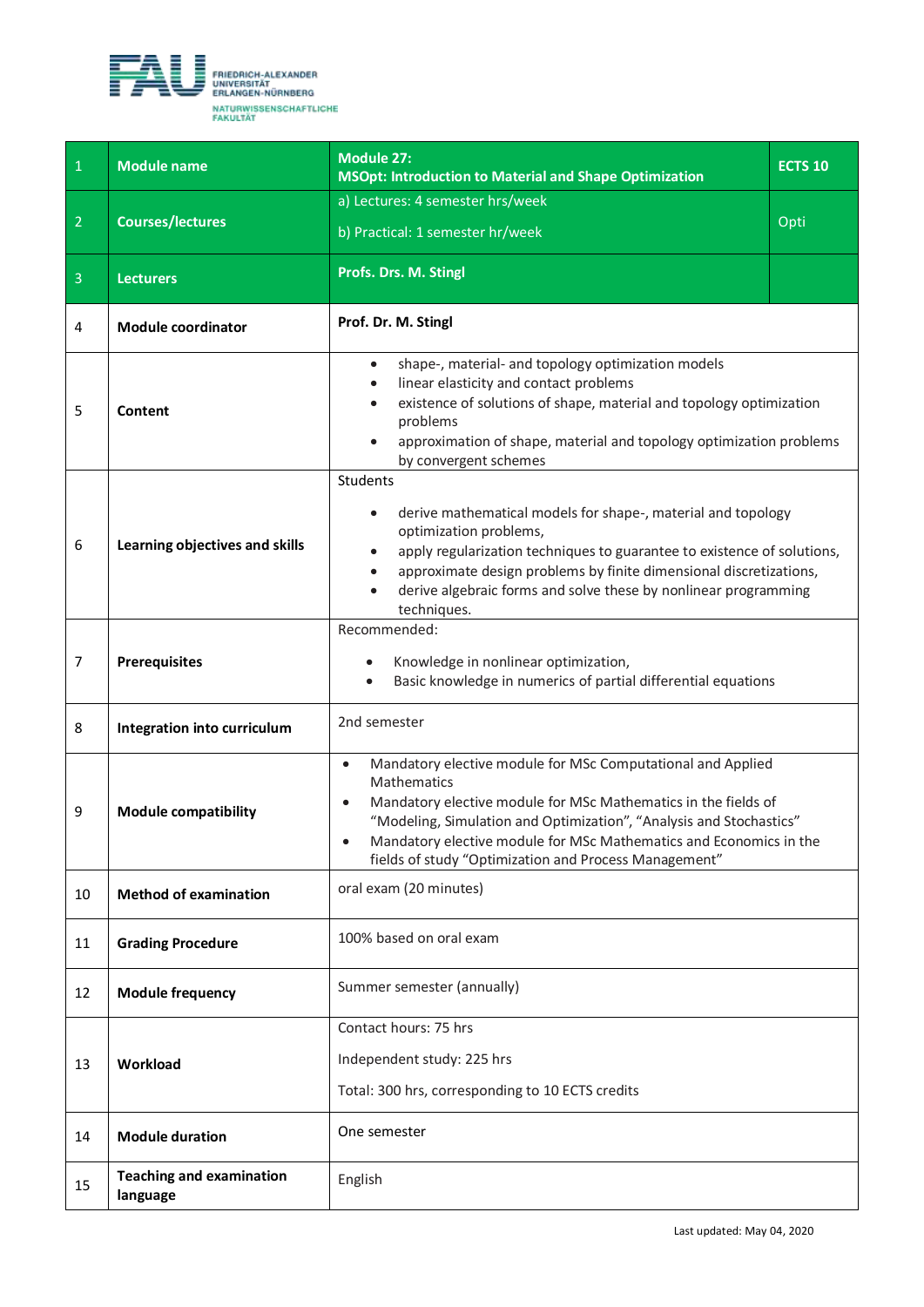

| 16 | Recommended reading | J. Haslinger & R. Mäkinen: Introduction to shape optimization, SIAM,<br>M. P. Bendsoe & O. Sigmund: Topology Optimization: Theory, Methods<br>and Applications, Springer. |
|----|---------------------|---------------------------------------------------------------------------------------------------------------------------------------------------------------------------|
|----|---------------------|---------------------------------------------------------------------------------------------------------------------------------------------------------------------------|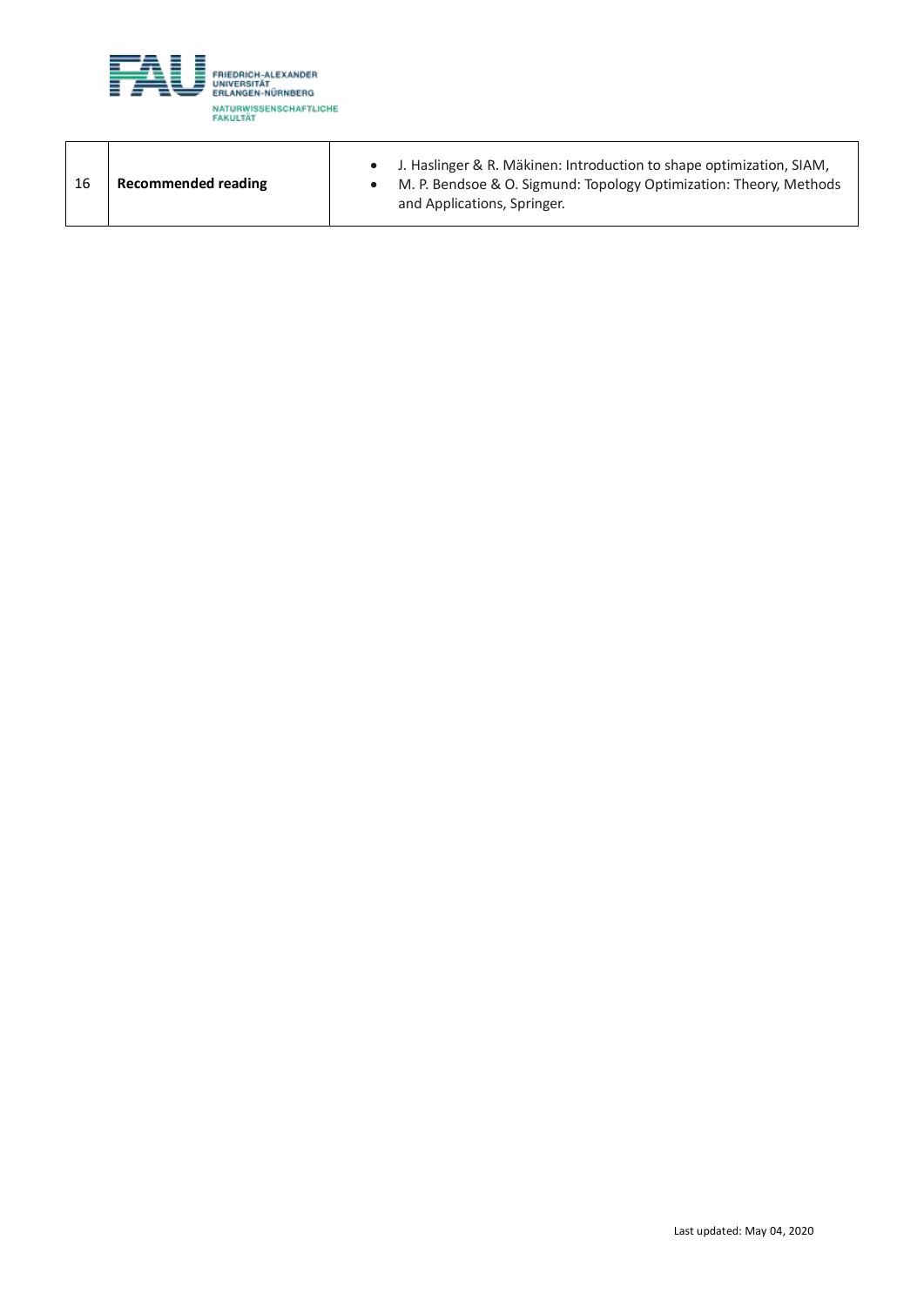<span id="page-19-0"></span>

| $\overline{1}$ | <b>Module name</b>                          | <b>Module 31:</b><br><b>NALIP: Numerical Aspects of Linear and Integer Programming</b>                                                                                                                                                                                                                                                    | <b>ECTS 5</b> |
|----------------|---------------------------------------------|-------------------------------------------------------------------------------------------------------------------------------------------------------------------------------------------------------------------------------------------------------------------------------------------------------------------------------------------|---------------|
| $\overline{2}$ | <b>Courses/lectures</b>                     | a) Lectures: 2 weekly lecture hours<br>b) Practical: 0.5 weekly lecture hour                                                                                                                                                                                                                                                              | Opti          |
| $\overline{3}$ | <b>Lecturers</b>                            | Prof. Dr.A. Martin                                                                                                                                                                                                                                                                                                                        |               |
| 4              | <b>Module coordinator</b>                   | Prof. Dr. A. Martin                                                                                                                                                                                                                                                                                                                       |               |
| 5              | Content                                     | Revised Simplex (with bounds)<br>$\bullet$<br>Simplex Phase I<br>$\bullet$<br><b>Dual Simplex</b><br>$\bullet$<br>LP Presolve/Postsolve<br>$\bullet$<br><b>Scaling</b><br><b>MIP Solution Techniques</b>                                                                                                                                  |               |
| 6              | Learning objectives and skills              | Students<br>are able to explain and use methods and numerical approaches for solving linear<br>and mixed-integer programs in practice.                                                                                                                                                                                                    |               |
| $\overline{7}$ | <b>Prerequisites</b>                        | Knowledge in linear algebra and combinatorial optimization is recommended.                                                                                                                                                                                                                                                                |               |
| 8              | Integration into curriculum                 | 2nd semester                                                                                                                                                                                                                                                                                                                              |               |
| 9              | <b>Module compatibility</b>                 | Mandatory elective module for MSc Computational and Applied<br>$\bullet$<br>Mathematics<br>Mandatory elective module for MSc Mathematics in the field of<br>"Modeling, Simulation and Optimization"<br>Mandatory elective module for MSc Mathematics and Economics in the<br>$\bullet$<br>fields of "Optimization and Process Management" |               |
| 10             | <b>Method of examination</b>                | oral exam (15 minutes)                                                                                                                                                                                                                                                                                                                    |               |
| 11             | <b>Grading Procedure</b>                    | 100% based on oral exam                                                                                                                                                                                                                                                                                                                   |               |
| 12             | <b>Module frequency</b>                     | Summer semester (not annually)<br>To check whether the course is offered, see UnivIS univis.fau.de or module<br>handbook of current semester                                                                                                                                                                                              |               |
| 13             | Workload                                    | Attendance: 45 h<br>Self-study: 105 h                                                                                                                                                                                                                                                                                                     |               |
| 14             | <b>Module duration</b>                      | 1 semester                                                                                                                                                                                                                                                                                                                                |               |
| 15             | <b>Teaching and examination</b><br>language | English                                                                                                                                                                                                                                                                                                                                   |               |
| 16             | <b>Recommended reading</b>                  | V. Chvátal: Linear Programming, W. H. Freeman and Company, New<br>$\bullet$<br>York, 1983<br>L.A. Wolsey: Integer Programming, John Wiley and Sons, Inc., 1998<br>$\bullet$                                                                                                                                                               |               |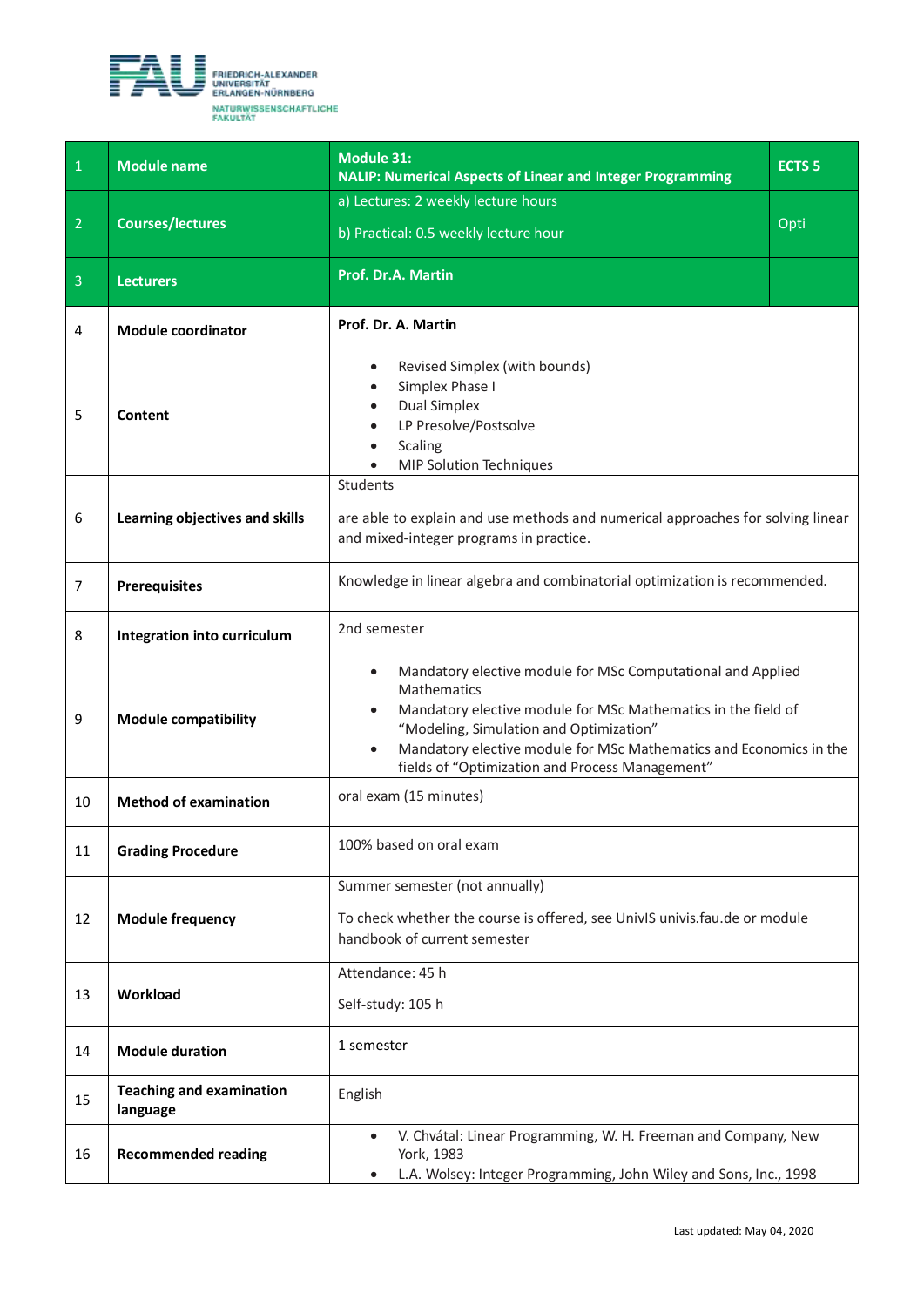<span id="page-20-0"></span>

| $\mathbf{1}$   | <b>Module name</b>                          | <b>Module 38:</b><br><b>PdeConNum: Partial Differential Equations, Control and Numerics</b>                                                                                                                                                                                                                        | <b>ECTS 5</b> |
|----------------|---------------------------------------------|--------------------------------------------------------------------------------------------------------------------------------------------------------------------------------------------------------------------------------------------------------------------------------------------------------------------|---------------|
| $\overline{2}$ | <b>Courses/lectures</b>                     | a) Lectures: 2 semester hrs/week<br>b) Practical: 0.5 semester hrs/week                                                                                                                                                                                                                                            | <b>MApA</b>   |
| $\overline{3}$ | <b>Lecturers</b>                            | Prof. Dr. E. Zuazua                                                                                                                                                                                                                                                                                                |               |
| 4              | <b>Module coordinator</b>                   | Prof. Dr. E. Zuazua                                                                                                                                                                                                                                                                                                |               |
| 5              | Content                                     | Examples of PDE models arising in industrial applications, Biology and<br>$\bullet$<br><b>Social Sciences</b><br>Long time asymptotics<br>$\bullet$<br>Control of trajectories<br>$\bullet$<br>Numerics for long time dynamics and control<br>$\bullet$<br>Some applications in the control of population dynamics |               |
| 6              | Learning objectives and skills              | Students<br>develop understanding for special aspects of dynamical<br>systems control,<br>apply numerical methods to control problems and develop a<br>basic understanding of their properties,<br>derive and solve inverse problems arising from applications.                                                    |               |
| $\overline{7}$ | <b>Prerequisites</b>                        | Recommended: basic knowledge in functional analysis                                                                                                                                                                                                                                                                |               |
| 8              | Integration into curriculum                 | 2nd semester                                                                                                                                                                                                                                                                                                       |               |
| 9              | <b>Module compatibility</b>                 | Mandatory elective module for MSc in Computational and Applied<br>Mathematics<br>Compulsory elective module for MSc in Mathematics in the field of<br>$\bullet$<br>study "Modeling, Simulation and Optimization""                                                                                                  |               |
| 10             | <b>Method of examination</b>                | Oral exam (15 minutes)                                                                                                                                                                                                                                                                                             |               |
| 11             | <b>Grading Procedure</b>                    | 100% Oral exam                                                                                                                                                                                                                                                                                                     |               |
| 12             | <b>Module frequency</b>                     | Summer semester (annually)                                                                                                                                                                                                                                                                                         |               |
| 13             | Workload                                    | Contact hours: 37.5 hrs<br>Independent study: 112.5 hrs<br>Total: 150 hrs, corresponding to 5 ECTS credits                                                                                                                                                                                                         |               |
| 14             | <b>Module duration</b>                      | One semester                                                                                                                                                                                                                                                                                                       |               |
| 15             | <b>Teaching and examination</b><br>language | English                                                                                                                                                                                                                                                                                                            |               |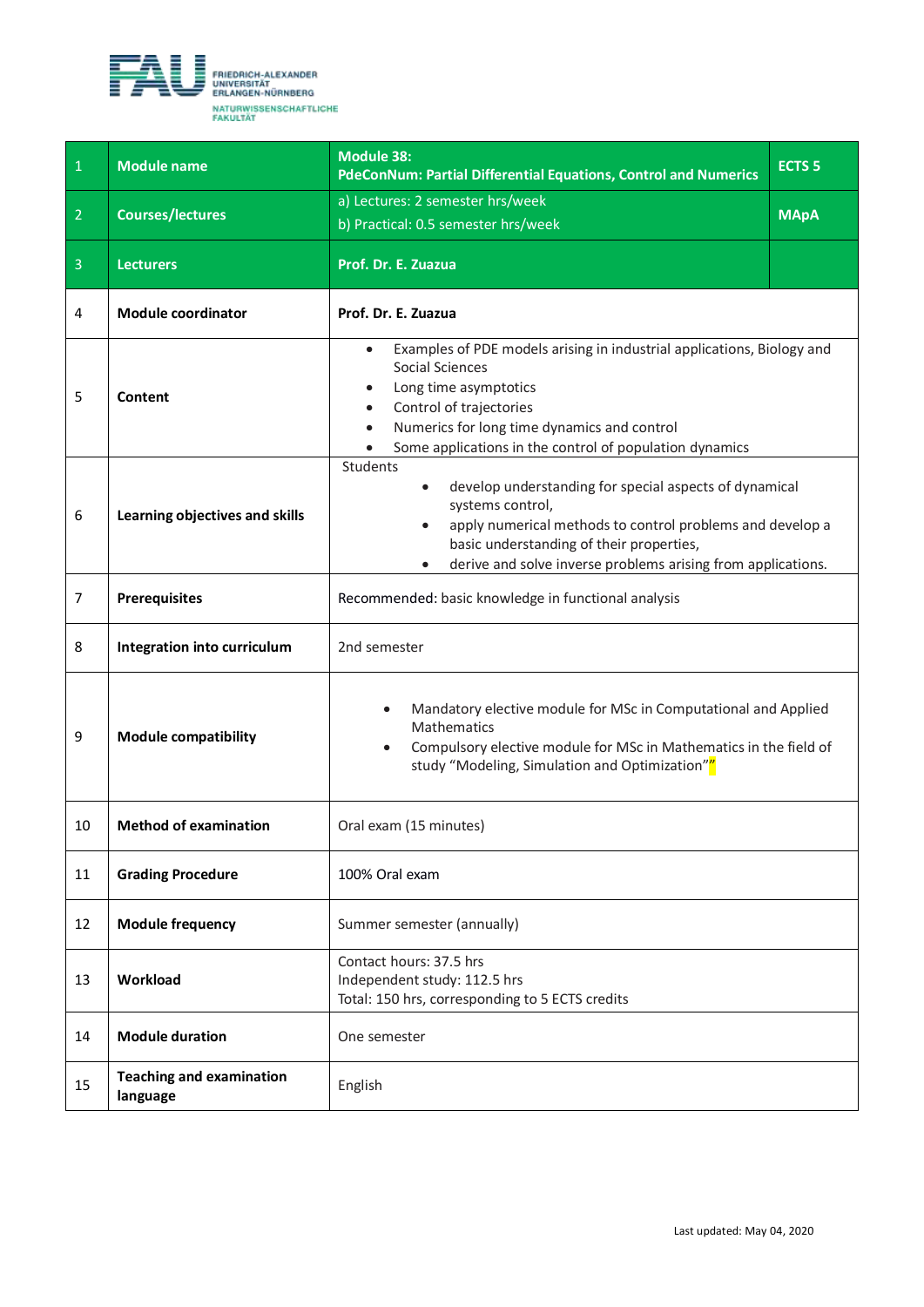

|    |                            | J. M. Coron, Control and nonlinearity, Mathematical Surveys and<br>Monographs, 143, AMS, 2009                                                  |
|----|----------------------------|------------------------------------------------------------------------------------------------------------------------------------------------|
| 16 | <b>Recommended reading</b> | E. Zuazua. Propagation, observation, and control of waves<br>approximated by finite difference methods. SIAM Review, 47 (2) (2005),<br>197-243 |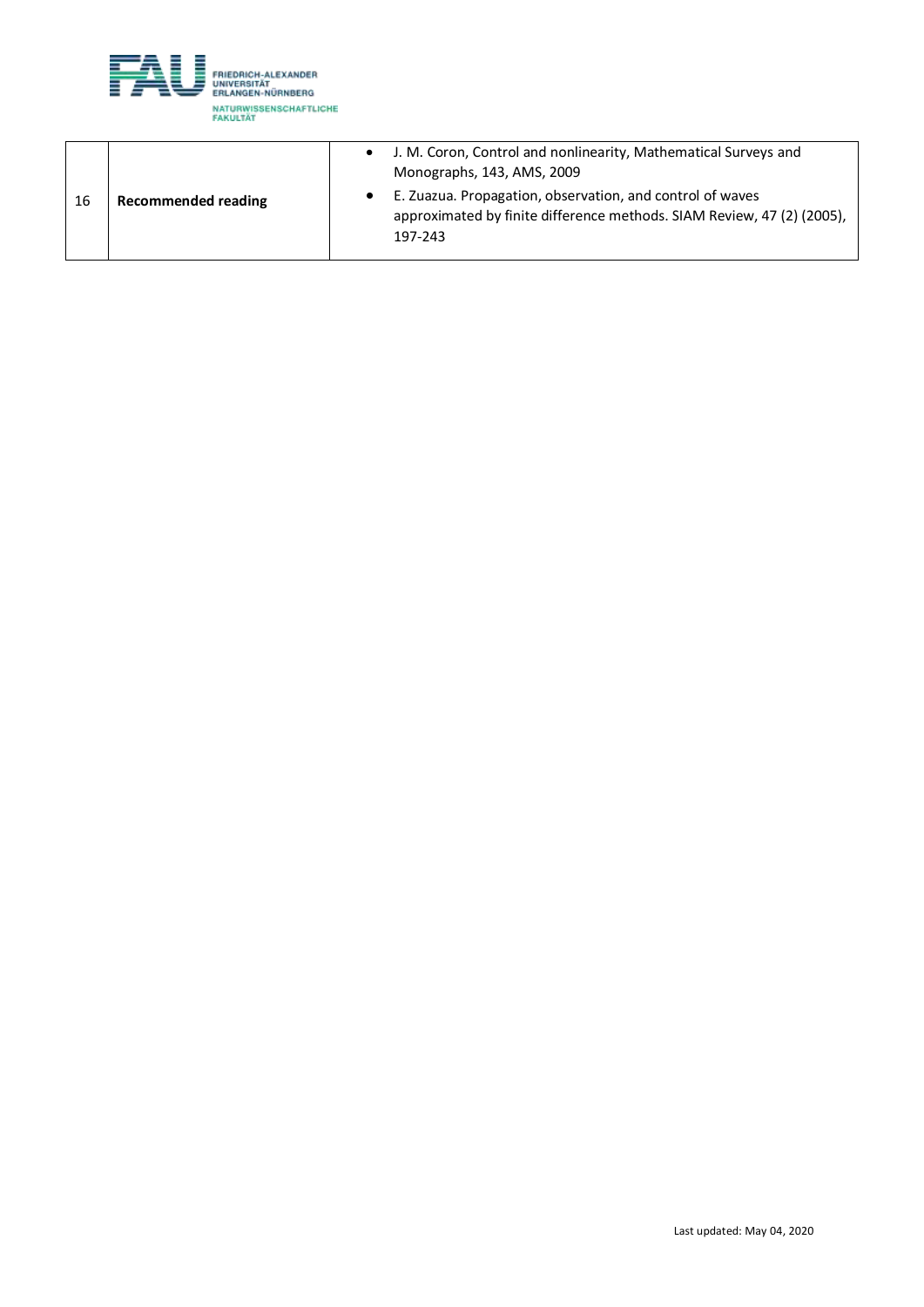<span id="page-22-0"></span>

| $\mathbf 1$    | <b>Module name</b>             | <b>Module 39:</b><br><b>NumPDE II: Numerics of Partial Differential Equations II</b>                                                                                                                                                                                                                                                                                                                                                                                                                                                                                                                         | ECTS <sub>5</sub> |
|----------------|--------------------------------|--------------------------------------------------------------------------------------------------------------------------------------------------------------------------------------------------------------------------------------------------------------------------------------------------------------------------------------------------------------------------------------------------------------------------------------------------------------------------------------------------------------------------------------------------------------------------------------------------------------|-------------------|
|                |                                | a) Lecture: 2 semester hrs/week                                                                                                                                                                                                                                                                                                                                                                                                                                                                                                                                                                              |                   |
| $\overline{2}$ | <b>Courses/lectures</b>        | b) Practical: 1 semester hr/week                                                                                                                                                                                                                                                                                                                                                                                                                                                                                                                                                                             | <b>NASi</b>       |
| $\overline{3}$ | <b>Lecturers</b>               | Prof. Dr. G. Grün                                                                                                                                                                                                                                                                                                                                                                                                                                                                                                                                                                                            |                   |
| 4              | <b>Module coordinator</b>      | Prof. Dr. G. Grün                                                                                                                                                                                                                                                                                                                                                                                                                                                                                                                                                                                            |                   |
| 5              | Content                        | Classical and weak theory for linear parabolic initial-boundary-value<br>$\bullet$<br>problems (IBVPs) (outline),<br>finite-element method (FEM) for 2nd-order linear parabolic IVBPs<br>$\bullet$<br>(semi-discretisation in space, time discretisation by one-step methods,<br>stability, comparison principles, order of convergence),<br>FEM for semi-linear elliptic and parabolic equations (fixed-point- and<br>$\bullet$<br>Newton-methods, secondary iterations),<br>higher-order time discretisation, extrapolation, time-step control.                                                            |                   |
| 6              | Learning objectives and skills | Students<br>apply algorithmic approaches for models with partial differential<br>equations and explain and evaluate them,<br>are capable to judge on a numerical method's properties regarding<br>$\bullet$<br>stability and efficiency,<br>implement (with own or given software) numerical methods and<br>critically evaluate the results,<br>explain and apply a broad spectrum of methods with a focus on<br>conforming finite element methods for parabolic problems, extending<br>these approaches also to nonlinear problems,<br>collect and evaluate relevant information and realize relationships. |                   |
| 7              | <b>Prerequisites</b>           | Recommended: basic knowledge in numerics and numerics of pde                                                                                                                                                                                                                                                                                                                                                                                                                                                                                                                                                 |                   |
| 8              | Integration into curriculum    | 2nd semester                                                                                                                                                                                                                                                                                                                                                                                                                                                                                                                                                                                                 |                   |
| 9              | <b>Module compatibility</b>    | Mandatory elective module for MSc in Computational and Applied<br>Mathematics<br>Mandatory elective module for BSc Mathematics<br>Mandatory module for BSc Technomathematik<br>$\bullet$<br>Non-Physics elective module for MSc Physics<br>٠                                                                                                                                                                                                                                                                                                                                                                 |                   |
| 10             | <b>Method of examination</b>   | written exam (90 minutes) with exercises                                                                                                                                                                                                                                                                                                                                                                                                                                                                                                                                                                     |                   |
| 11             | <b>Grading Procedure</b>       | 100% based on written exam                                                                                                                                                                                                                                                                                                                                                                                                                                                                                                                                                                                   |                   |
| 12             | <b>Module frequency</b>        | Summer semester (annually)                                                                                                                                                                                                                                                                                                                                                                                                                                                                                                                                                                                   |                   |
| 13             | Workload                       | Contact hours: 45 hrs<br>Independent study: 105 hrs<br>Total: 150 hrs, corresponding to 5 ECTS credits                                                                                                                                                                                                                                                                                                                                                                                                                                                                                                       |                   |
| 14             | <b>Module duration</b>         | One semester                                                                                                                                                                                                                                                                                                                                                                                                                                                                                                                                                                                                 |                   |